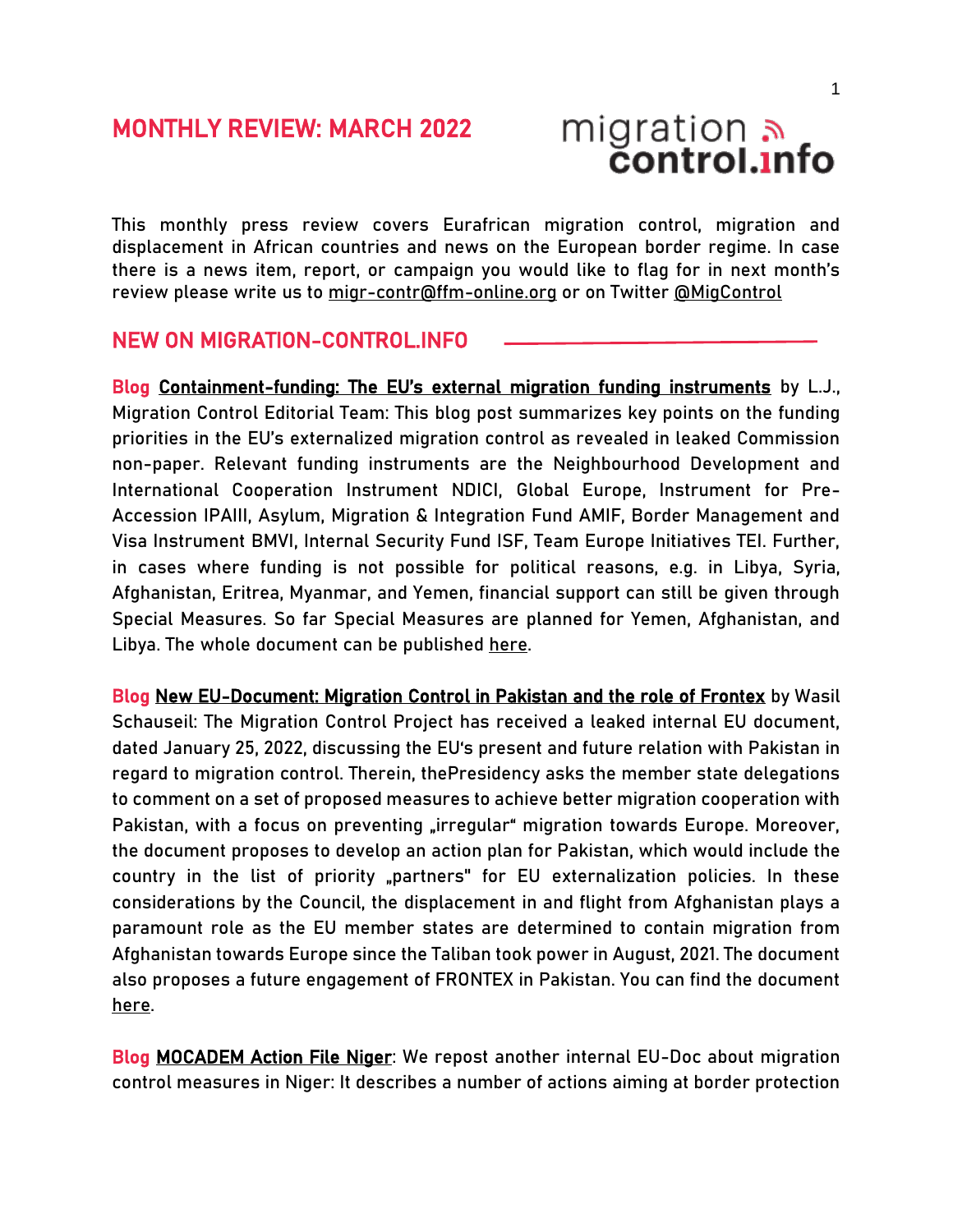between Niger and Libya, strengthening FRONTEX and constructing Niger as a "safe third country". The document was first published by Statewatch, read their write-up "Frontex to boost border control efforts in Niger, Algeria and Libya" [here.](https://www.statewatch.org/news/2022/march/frontex-to-boost-border-control-efforts-in-niger-algeria-and-libya/)

Blog Protecting Borders" From "Illegal Migrants"? More Like Protecting Migrants From [Illegal Governments](https://migration-control.info/protecting-borders-from-illegal-migrants-more-like-protecting-migrants-from-illegal-governments/) by Wasil Schauseil: An extensive and insightful analysis of migration control by the Greek government of Nea Demokratia. Tracing back the normalization of abuse, the article flips around the notion of "illegal migration", showing that we're actually faced by the illegality of state actions. The two authors have worked in humanitarian organisations in Greece for years and their analysis gives an important insight not only into the Greek, but the European border regime.

Blog [Interview with Hope Barker from the Border Violence Monitoring Network:](https://migration-control.info/interview-with-hope-barker-from-border-violence-monitoring-network-greece/)  [Northern Greece](https://migration-control.info/interview-with-hope-barker-from-border-violence-monitoring-network-greece/) by Wasil Schauseil: "Nothing gives protection anymore! Not even documents", says Hope Barker of the Border Violence Monitoring Project about pusbacks by the Greek state. Discussing the situation in Northern Greece, our interview gives a detailed insight into the everyday violence at the EU's borders. Hope Barker is part of a community centre in Thessaloniki, providing food, clothing, hygiene items, among others. They're participating in the Border Violence Monitoring Network (BVMN), which has been documenting violent border practices all over the Balkan in the past couple of years. The BVMN regularly publishes reports on their website as well as the [Black Book of Pushbacks.](https://www.borderviolence.eu/launch-event-the-black-book-of-pushbacks/) The interview was taken in October 2021 in Thessaloniki.

### SPECIAL: ETHIOPIA

For this issue, we have decided to publish a special on current events in Ethiopia to highlight the ongoing tensions that have culminated in violent conflicts in the past months, leading to displacement and deteriorating living conditions for millions of people.

Ethiopia 01.03.22: Addis Standard[: Ethiopian Reconciliation Commission dissolves:](https://addisstandard.com/news-ethiopian-reconciliation-commission-dissolves/) "Ethiopian Reconciliation Commission has dissolved three years into its formation by the national parliament which had approved the draft bill establishing the National Reconciliation Commission on 25 December 2018 with the objective to "maintain peace, justice, national unity and consensus and also reconciliation among Ethiopian peoples," the government said at the time."

Ethiopia 02.03.22: The Guardian: [Patients dying as conflict prevents supplies reaching](https://www.theguardian.com/global-development/2022/mar/02/patients-dying-as-conflict-prevents-supplies-reaching-tigray-hospitals)  [Tigray hospitals:](https://www.theguardian.com/global-development/2022/mar/02/patients-dying-as-conflict-prevents-supplies-reaching-tigray-hospitals) "As the 16-month conflict between Tigrayan forces and Ethiopian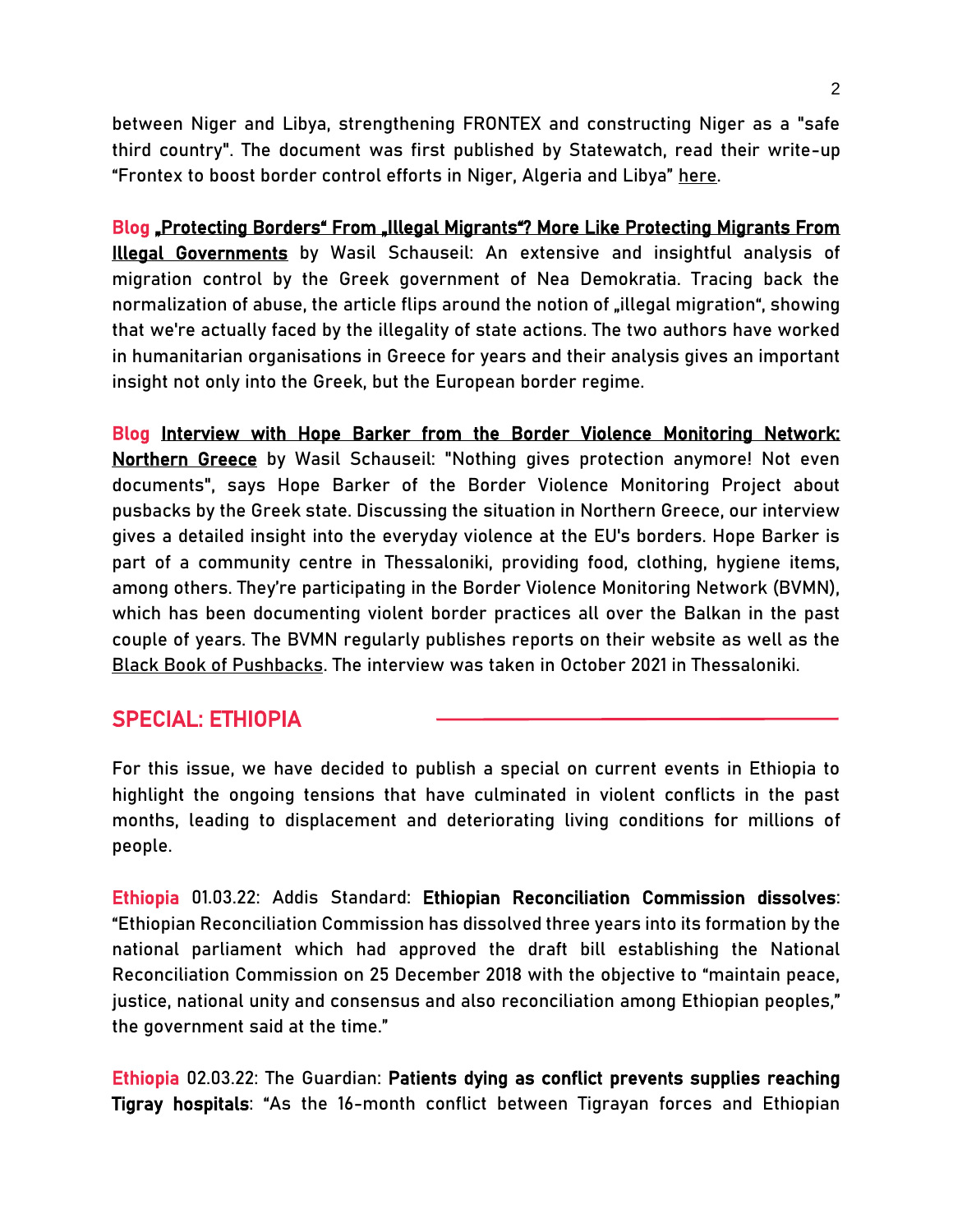government forces drags on, the isolated northern region of 5.5 million people continues to suffer under what the UN has called a de facto blockade. Staff at the Ayder referral hospital in Mekelle, the regional capital, said they were losing patients who would have otherwise lived. "Patients die. Every day we hear about patients dying because of a lack of oxygen, a lack of this drug, that drug"."

Ethiopia / Sudan 03.03.22: Addis Standar[d: Ethio-Sudan border via Gallabat-Metema](https://addisstandard.com/asdailyscoop-ethio-sudan-border-via-gallabat-metema-reopens-for-movement-of-people-goods/)  [reopens for movement of people, goods](https://addisstandard.com/asdailyscoop-ethio-sudan-border-via-gallabat-metema-reopens-for-movement-of-people-goods/): "The Ethio-Sudan cross border trade and movement of people via the Gallabat-Metema resumed after several months, Amhara regional state government media reported. In early April 2021, Sudan had closed the strategic crossing blaming an attack by Ethiopian militiamen against Sudanese custom officers in the presence of Ethiopian forces. After a brief reopening the border was again closed in July 2021 after Sudanese authorities accused Ethiopian militiamen of murdering a Sudanese military officer after he was kidnapped from the crossing point."

Ethiopia 08.03.22: African Arguments: [Ethiopian journalists are taking a stand for press](https://africanarguments.org/2022/03/ethiopian-journalists-are-taking-a-stand-for-press-freedom-in-2022/)  [freedom in 2022:](https://africanarguments.org/2022/03/ethiopian-journalists-are-taking-a-stand-for-press-freedom-in-2022/) "Over forty of our colleagues were arrested in 2021. In this open letter, we call on the government to respect media rights."

Ethiopia 19.03.22: Reuters[: Ethiopia arrests former government officials from Tigray,](https://www.reuters.com/world/africa/ethiopia-arrests-former-government-officials-tigray-rights-body-says-2022-03-18/)  [rights body says](https://www.reuters.com/world/africa/ethiopia-arrests-former-government-officials-tigray-rights-body-says-2022-03-18/): "Ethiopian authorities have detained several senior officials from Tigray, including members of the government's last administration in the conflictravaged region, the head of the state-appointed human rights commission said on Friday. Daniel Bekele, Chief Commissioner of the Ethiopian Human Rights Commission, did not name the officials and declined to comment on the reasons for the arrests. "We know about the arrests of at least eight," he told Reuters, adding that some of the prisoners had been sent to Tigray's neighbouring region of Afar."

Ethiopia 24.03.22: Addis Standard[: Federal government declares humanitarian truce in](https://addisstandard.com/update-federal-government-declares-humanitarian-truce-in-tigray-effective-today-says-move-paves-way-for-resolution-of-conflict/)  [Tigray effective today; says move paves way for resolution of conflict:](https://addisstandard.com/update-federal-government-declares-humanitarian-truce-in-tigray-effective-today-says-move-paves-way-for-resolution-of-conflict/) "The Federal Government Communication Service issued a statement this afternoon announcing the government's decision to declare a humanitarian truce. "Cognizant of the need to take extraordinary measures to save lives and reduce human suffering, the Government of Ethiopia hereby declares an indefinite humanitarian truce effective immediately," the statement read. The statement noted that thousands of people from Tigray are fleeing to the neighboring Amhara region in search of assistance and stressed that the situation warrants urgent measures to ensure that those in need are able to receive aid in their localities."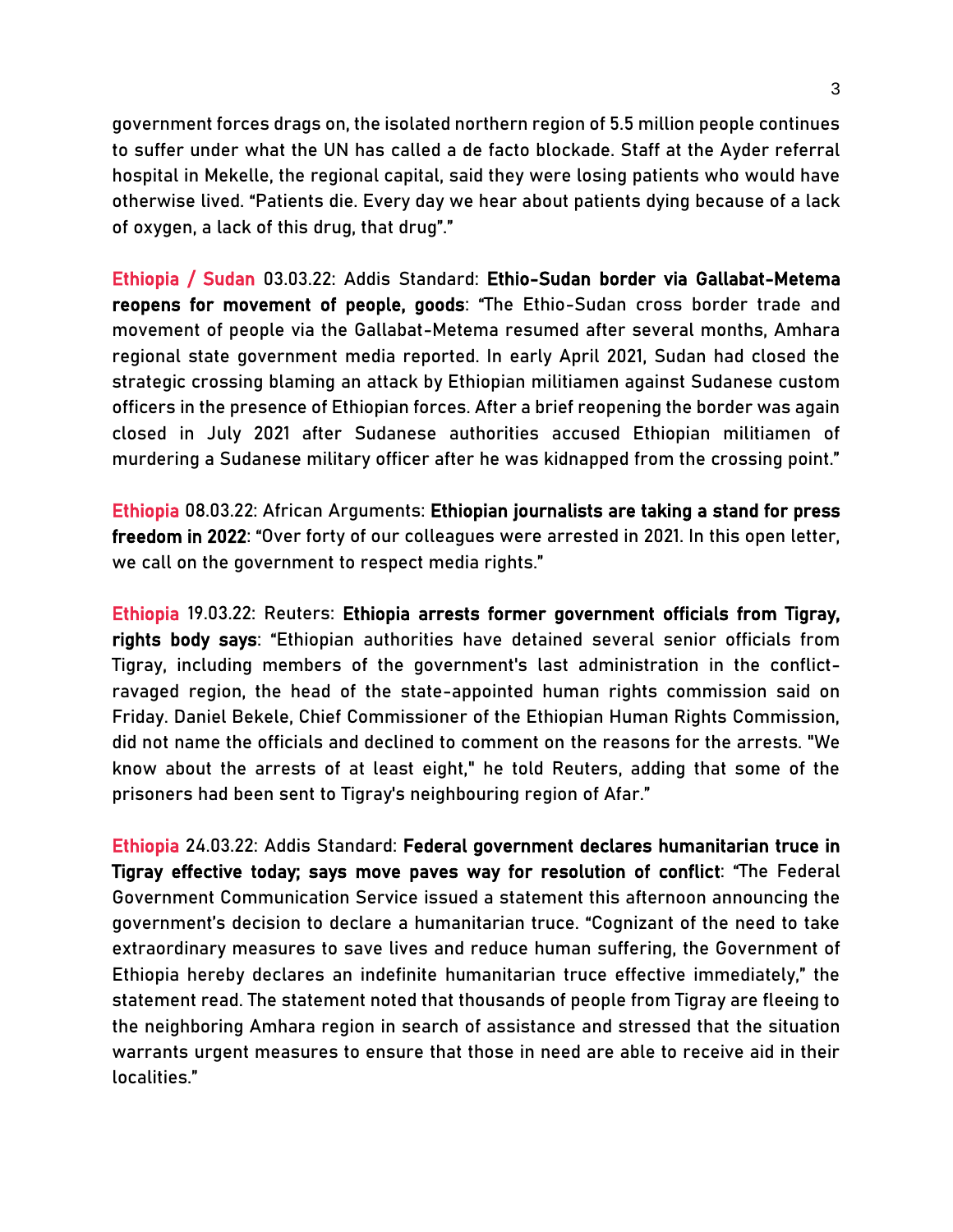See also 23.03.22: The Guardian: Trying to survive': millions in Tigray face hunger as they [wait in vain for aid;](https://www.theguardian.com/global-development/2022/mar/23/trying-to-survive-millions-in-tigray-face-hunger-as-they-wait-in-vain-for-aid) 25.03.22: Reuters: [Ethiopia's Tigray region says it will observe](https://www.reuters.com/world/africa/ethiopias-tigray-region-say-committed-observing-humanitarian-ceasefire-2022-03-25/)  [humanitarian ceasefire;](https://www.reuters.com/world/africa/ethiopias-tigray-region-say-committed-observing-humanitarian-ceasefire-2022-03-25/) 26.03.22: Addis Standard: [Afar People's Party 'skeptical' about](https://addisstandard.com/news-afar-peoples-party-skeptical-about-humanitarian-truce-between-federal-government-tigray-state/)  [humanitarian truce between Federal government, Tigray state](https://addisstandard.com/news-afar-peoples-party-skeptical-about-humanitarian-truce-between-federal-government-tigray-state/) 

Ethiopia 30.03.22: The East African[:](https://addisstandard.com/update-federal-government-declares-humanitarian-truce-in-tigray-effective-today-says-move-paves-way-for-resolution-of-conflict/) [Ethiopia government, rebels trade accusations over](https://www.theeastafrican.co.ke/tea/rest-of-africa/ethiopia-government-rebels-trade-accusations-over-aid-delay-3765042)  [aid delay:](https://www.theeastafrican.co.ke/tea/rest-of-africa/ethiopia-government-rebels-trade-accusations-over-aid-delay-3765042) "The Ethiopian government and Tigrayan rebels on Tuesday accused each other of blocking a humanitarian aid convoy carrying emergency supplies for a starving population in the northern region."

See also 01.04.22: The Guardian: First food aid for 100 days enters Tigray under ['humanitarian truce'](https://www.theguardian.com/global-development/2022/apr/01/first-food-aid-for-100-days-enters-tigray-under-humanitarian-truce?CMP=Share_AndroidApp_Other)

# EAST AFRICA

Horn of Africa 28.03.22: Al Jazeera: [Ukraine war accelerates climate emergencies in](https://www.aljazeera.com/opinions/2022/3/28/ukraine-war-accelerates-climate-emergencies-in-horn-of-africa)  [Horn of Africa:](https://www.aljazeera.com/opinions/2022/3/28/ukraine-war-accelerates-climate-emergencies-in-horn-of-africa) "The war in Ukraine is set to tip more families in the Horn of Africa over the edge. The region has become increasingly dependent on imported grains from Russia and Ukraine. Ethiopia, Kenya and Somalia import 67 percent, 89 percent and 92 percent of their wheat respectively from the two countries. Russia and Ukraine also account for 53 percent of the global trade of sunflower oil and seed. However, supply lines are blocked and, in areas of Ukraine, agricultural production is in danger. The prices of cooking oil, bread and wheat flour are already reaching new records in local markets in the Horn of Africa. A dire nutrition crisis is expected to escalate."

### See also 22.03.22: Oxfam: As many as 28 million people across East Africa at risk of [extreme hunger if rains fail again](https://www.oxfam.org/en/press-releases/many-28-million-people-across-east-africa-risk-extreme-hunger-if-rains-fail-again)

Sudan / Darfur 12.03.22: The Guardian: [At least 19 people die amid fresh fighting in](https://www.theguardian.com/world/2022/mar/12/people-die-amid-fresh-fighting-in-sudans-darfur-region)  [Sudan's Darfur region:](https://www.theguardian.com/world/2022/mar/12/people-die-amid-fresh-fighting-in-sudans-darfur-region) "Fresh clashes broke out on Thursday between armed groups in the rugged Jebel Moon mountains of West Darfur state, close to the border with Chad. At least "19 people were killed and five wounded", said Adam Regal, spokesman for the General Coordination for Refugees and Displaced in Darfur, an independent aid organisation. He earlier reported "dozens of injured and missing" as well as "four villages completely burned. Regal accused Janjaweed militiamen – many of whom have joined the feared paramilitary Rapid Support Forces, commanded by Gen Mohamed Hamdan Daglo, the de facto deputy leader of Sudan – of taking part in this week's fighting."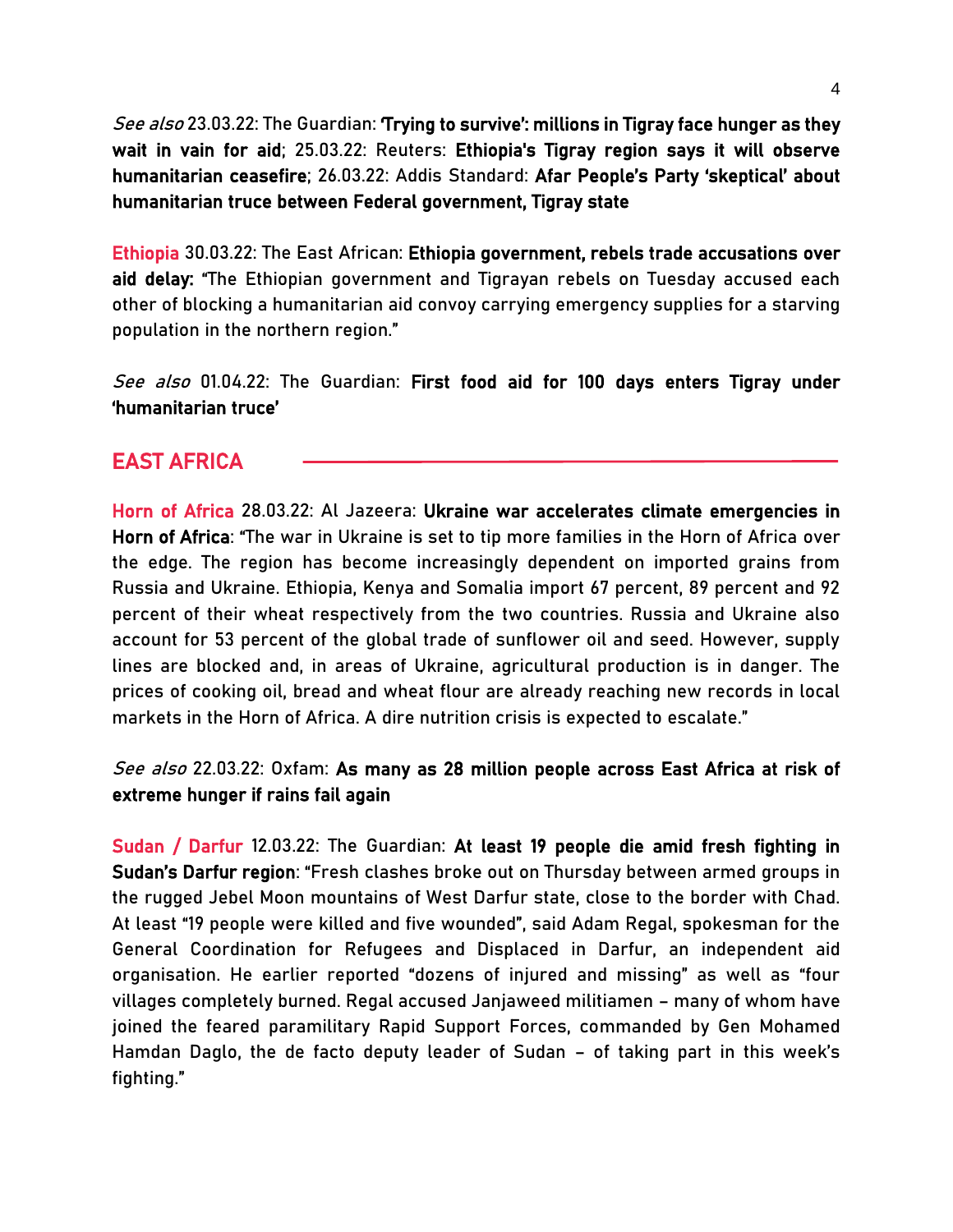See also 19.03.22: New York Times [Background Read]: They Keep Killing Us': Violence [Rages in Sudan's Darfur Two Decades On](https://www.nytimes.com/2022/03/19/world/africa/sudan-darfur.html?unlocked_article_code=AAAAAAAAAAAAAAAACEIPuomT1JKd6J17Vw1cRCfTTMQmqxCdw_PIxftm3iWka3DODm8TiPsSGYyMvE7Df6tobpwowjiSQppNOaUhWeY0zvNaOwYlbTiUlaa-ucZPJTQp-8X0V3kq3pnJUPdir2bkZ2fmIqJ0z7e2-k-LOTH1CKPUg2l2LVxmosFlfVmo3yAY1-ySRL4Or9p01fgqBpl7RC5RJ3XZ-qm1VGgtfYmOfRre6QIpWutGWjG1ndGU7r0Icgk6GkuRBTokoj56sIUATYtRaKXvLBcge978hKERAwFrK4SvAJ4wQ-vEhim-Hmrrq9wBa1tsRNy97y0&smid=url-share); 26.03.22: The East African: [High food prices](https://www.theeastafrican.co.ke/tea/news/rest-of-africa/high-food-prices-bring-out-more-protestors-in-sudan-3760958)  [bring out more protestors in Sudan](https://www.theeastafrican.co.ke/tea/news/rest-of-africa/high-food-prices-bring-out-more-protestors-in-sudan-3760958) 

## NORTH AFRICA

Egypt 21.03.22: Refugees Platform in Egypt: [In one week: Egypt forcibly deports 31](https://rpegy.org/en/in-one-week-egypt-forcibly-deports-31-eritrean-asylum-seekers-to-asmara-and-prepares-to-deport-dozens-of-detained-migrants/)  [Eritrean asylum seekers to Asmara and prepares to deport dozens of detained migrants:](https://rpegy.org/en/in-one-week-egypt-forcibly-deports-31-eritrean-asylum-seekers-to-asmara-and-prepares-to-deport-dozens-of-detained-migrants/) RPE documented a mass deportation from Egypt to Eritrea on March 16 when the Egyptian authorities deported 24 asylum-seekers. The second deportation took place one day later, when seven other people were deported. More deportations are to be expected as RPE also monitored the transfer of dozens of Eritreans from a detention centre to a Police Station, which is a sign of impending deportation.

#### See also 28.03.22: Mada Masr: [Human Rights Watch documents arrests, forced labor of](https://www.madamasr.com/en/2022/03/28/news/u/human-rights-watch-documents-arrests-forced-labor-of-dozens-of-sudanese-refugees-in-egypt/)  [dozens of Sudanese refugees in Egypt](https://www.madamasr.com/en/2022/03/28/news/u/human-rights-watch-documents-arrests-forced-labor-of-dozens-of-sudanese-refugees-in-egypt/)

Libya 03.03.22: Al Jazeera: [UN voices concern over vote on new Libyan prime minister:](https://www.aljazeera.com/news/2022/3/3/un-voices-concern-over-vote-on-new-libyan-prime-minister) "The United Nations has voiced concern over reports that a vote in Libya's parliament to install a new government, which risks triggering new fighting or a return to territorial division[…] The parliament plans to swear in Fathi Bashagha as prime minister on Thursday though the incumbent, Abdul Hamid Dbeibah, refuses to hand over power, with both sides having some military support in the capital."

Libya 06.03.22: Refugees in Libya: [I will return them to your headquarter in three days](https://www.refugeesinlibya.org/post/i-will-return-them-to-your-headquarter-in-three-days-time-says-afandi-hakim-of-ain-zara-prison)  [time says Afandi Hakim of Ain Zara prison:](https://www.refugeesinlibya.org/post/i-will-return-them-to-your-headquarter-in-three-days-time-says-afandi-hakim-of-ain-zara-prison) "To this day the responsible NGO (UNHCR LIBYA) declined to give comments on why it forsook its refugees in the streets for over three months of unimaginable chaos and then to the hands of the militias. The UNHCR well knows that these Refugees are not criminals, they are literally being detained for who they are; refugees, immigrants, asylum seekers, black people and then business assets. Not only that, these Refugees have been subjected to forced labor, exploitation and sexual violence."

Libya 12.03.22: The Guardian: [At least 19 migrants missing after boat capsizes off coast](https://www.theguardian.com/world/2022/mar/12/at-least-19-migrants-missing-after-boat-capsizes-off-coast-of-libya)  [of Libya](https://www.theguardian.com/world/2022/mar/12/at-least-19-migrants-missing-after-boat-capsizes-off-coast-of-libya): "Libya's coast guard said that a group of 23 migrants – Egyptians and Syrians – set off from the eastern city of Tobruk earlier in the day. Three migrants were rescued and taken to hospital. Only one body was retrieved and search efforts were continuing, the agency said."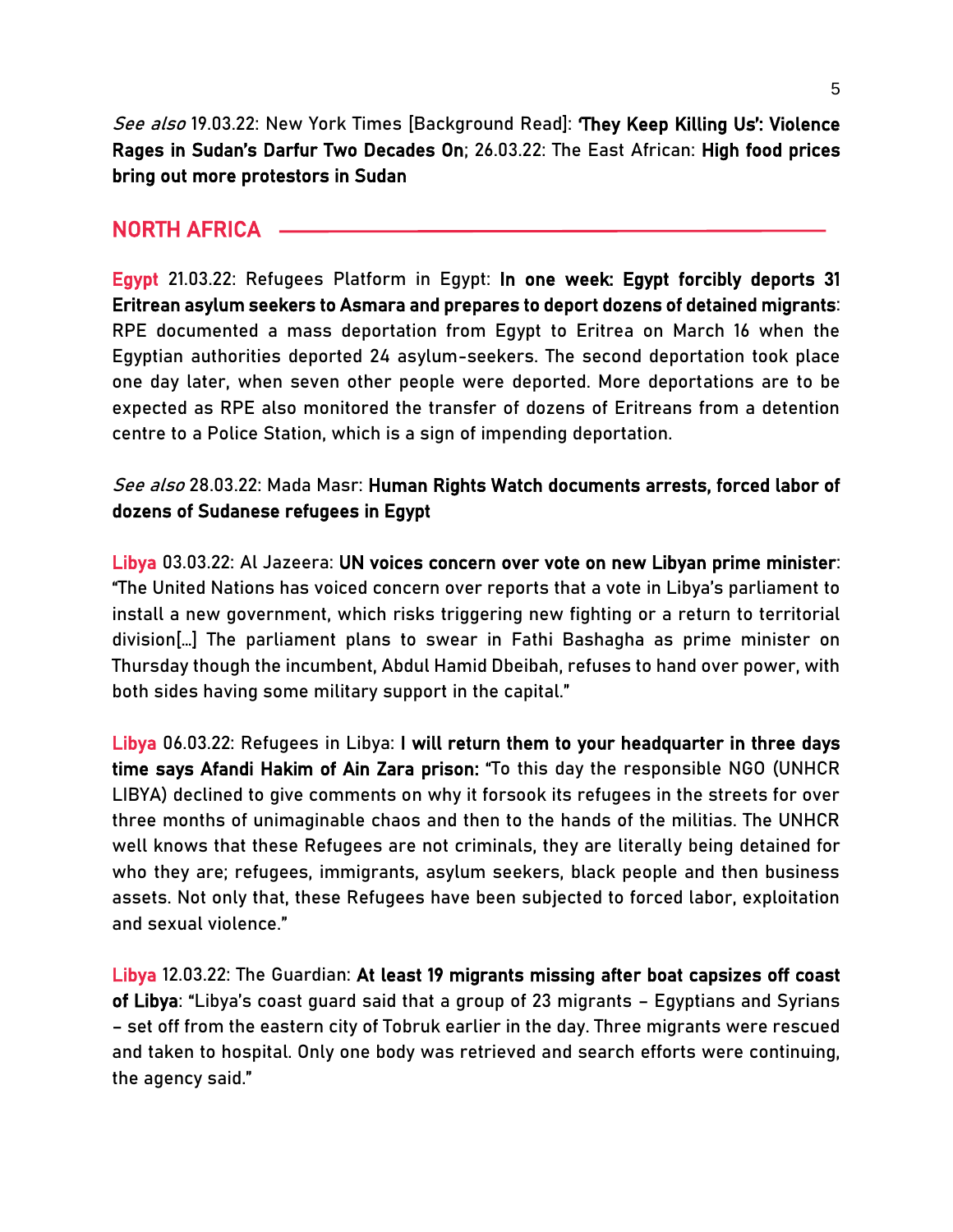Libya 29.03.22: Reuters: [U.N. investigates reports of migrant mass graves in Libya:](https://www.reuters.com/world/africa/un-investigates-reports-migrant-mass-graves-libya-2022-03-28/) "U.N. investigators are seeking to verify reports of mass graves thought to contain the corpses of migrants at a trafficking hub in Libya, they said in a report on Monday [28.03.2022] that also documented incidents of rape, murder and torture."

MENA 26.02.22: The North Africa Journal [Background Read]: [MENA region confronted](https://north-africa.com/2022/02/mena-region-confronted-with-dangerous-wheat-supply-crisis/)  [with dangerous wheat supply crisis:](https://north-africa.com/2022/02/mena-region-confronted-with-dangerous-wheat-supply-crisis/) "Russia's invasion of Ukraine could mean less bread on the table in Egypt, Lebanon, Yemen and elsewhere in the Arab world where millions already struggle to survive. The region is heavily dependent on wheat supplies from the two countries which are now at war, and any shortages of the staple food have potential to bring unrest."

Tunisia 04.03.22: Infomigrants[: Four migrants found dead in eastern Tunisia:](https://www.infomigrants.net/en/post/38960/four-migrants-found-dead-in-eastern-tunisia) "Four African migrants have been found dead in eastern Tunisia. They likely died of cold or hunger after crossing over from Algeria, according to local authorities. The four victims were all men aged between 20 and 35. Only one of them was carrying identification on them, revealing that he had come from the Ivory Coast, according to the regional medical chief, Abdelghani Chaabani. "Three bodies were found on Wednesday and another one five days ago in Haidra, Kasserine governorate," Chaabani added."

See also 19.03.22: AP News[: 12 unidentified migrant bodies found washed up off Tunisia;](https://apnews.com/article/europe-africa-tunisia-migration-north-africa-b5585aaff639d1844224137da88b659f) 19.03.22: Reuters[: Death toll from migrant shipwreck off Tunisia rises to 20;](https://www.reuters.com/world/africa/death-toll-migrant-shipwreck-off-tunisia-rises-17-2022-03-19/) 21.03.22: Reuters[: Death toll from migrant shipwreck off Tunisia rises to 25, fears of 35 others](https://www.reuters.com/world/africa/death-toll-migrant-shipwreck-off-tunisia-rises-25-fears-35-others-drowned-2022-03-20/)  [drowned](https://www.reuters.com/world/africa/death-toll-migrant-shipwreck-off-tunisia-rises-25-fears-35-others-drowned-2022-03-20/) 

Tunisia 05.03.22: Ilfattoquotidiano: [Tunisia, da un mese davanti a sedi Unhcr: la protesta](https://www.ilfattoquotidiano.it/2022/03/05/tunisia-da-oltre-un-mese-oltre-100-migranti-protestano-davanti-alle-sedi-della-unhcr-reinsediamento-lento-e-pocket-money-sospesi/6516253/)  [di cento migranti. "Reinsediamento in Ue lento e stop ai pocket money"](https://www.ilfattoquotidiano.it/2022/03/05/tunisia-da-oltre-un-mese-oltre-100-migranti-protestano-davanti-alle-sedi-della-unhcr-reinsediamento-lento-e-pocket-money-sospesi/6516253/) (Tunisia, for a month in front of UNHCR offices: the protest of one hundred migrants. "Resettlement in the EU slow and stop pocket money"): For a month, more than hundred people on the move have been protesting in front of the UNHCR building in Zarzis in the South of Tunis. They demand, among other things, their evacuation.

See also 03.03.22: Euromed Rights [Background Read]: Worsening situation in Libya: a [chain effect for migrants in Tunisia](https://euromedrights.org/publication/worsening-situation-in-libya-a-chain-effect-for-migrants-in-tunisia/) 

Western Sahara 19.03.22: New York Times: [Spain, Seeking Better Ties With Morocco,](https://www.nytimes.com/2022/03/19/world/europe/spain-morocco-western-sahara.html)  [Shifts Stance on Western Sahara:](https://www.nytimes.com/2022/03/19/world/europe/spain-morocco-western-sahara.html) "The endorsement of Morocco's plan to grant some level of autonomy to Western Sahara could usher in "a new stage" in Spain's relationship with Morocco, the authorities in Madrid said when announcing the move late Friday. But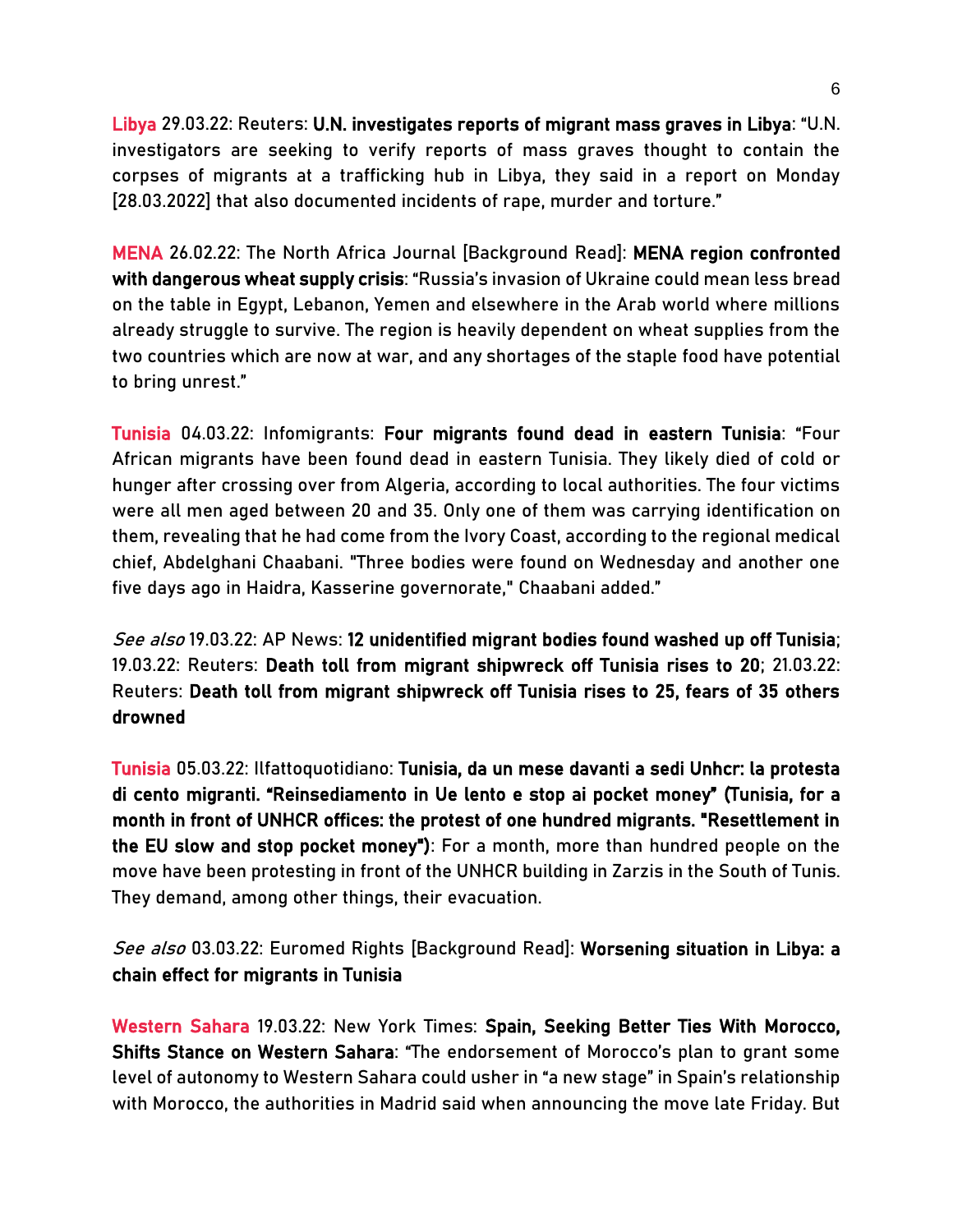the development was immediately denounced by representatives of the Polisario Front, a separatist movement in the Western Sahara that represents the Sahrawi ethnic group. The Moroccan plan would allow the Sahrawis to run their own administration, but under Moroccan sovereignty and with Morocco in charge of defense and foreign affairs."

See also 09.03.22: Amnesty International: Morocco/Western Sahara: Activist targeted [with Pegasus spyware in recent months](https://www.amnesty.org/en/latest/news/2022/03/morocco-western-sahara-activist-nso-pegasus/) – new evidence; 19.03.22: Al Jazeera: [Algeria](https://www.aljazeera.com/news/2022/3/19/algeria-recalls-spain-envoy-over-western-sahara-policy-change)  [recalls Spain envoy over Western Sahara policy change](https://www.aljazeera.com/news/2022/3/19/algeria-recalls-spain-envoy-over-western-sahara-policy-change) 

# WEST AFRICA

Burkina Faso 06.03.22: Jeune Afrique: [Nouveau gouvernement au Burkina : Paul-Henri](https://www.jeuneafrique.com/1323854/politique/burkina-faso-la-junte-nomme-un-gouvernement-pour-diriger-la-transition/)  [Damiba dévoile son équipe \(New government in Burkina: Paul-Henri Damiba unveils his](https://www.jeuneafrique.com/1323854/politique/burkina-faso-la-junte-nomme-un-gouvernement-pour-diriger-la-transition/)  [team\):](https://www.jeuneafrique.com/1323854/politique/burkina-faso-la-junte-nomme-un-gouvernement-pour-diriger-la-transition/) The new president has made the fight against jihadism and the rebuilding of the Burkinabe state his "priority". The transition period before a return to constitutional order has been set at three years.

See also 01.03.22: Le Monde: [Au Burkina Faso, la période de transition fixée à trois ans](https://www.lemonde.fr/afrique/article/2022/03/01/au-burkina-faso-le-chef-de-la-junte-fixe-a-trois-ans-la-periode-de-transition-avant-des-elections_6115637_3212.html)  [avant des élections \(Burkina Faso transition period set at three years before elections\)](https://www.lemonde.fr/afrique/article/2022/03/01/au-burkina-faso-le-chef-de-la-junte-fixe-a-trois-ans-la-periode-de-transition-avant-des-elections_6115637_3212.html) 

Burkina Faso 10.03.22: Le Figaro: [Burkina Faso : 160.000 nouveaux déplacés pour le seul](https://www.lefigaro.fr/flash-actu/burkina-faso-160-000-nouveaux-deplaces-pour-le-seul-mois-de-janvier-20220310)  [mois de janvier](https://www.lefigaro.fr/flash-actu/burkina-faso-160-000-nouveaux-deplaces-pour-le-seul-mois-de-janvier-20220310) (Burkina Faso: 160,000 new displaced persons in January alone): Some 160,000 people were forced to flee their homes in Burkina Faso in January alone in the face of deadly jihadist attacks, bringing the total number of displaced to 1.7 million, according to several NGOs.

Mali 01.03.22: Reuters: [Mali debt defaults due to sanctions reach \\$180 million](https://www.reuters.com/world/africa/mali-debt-defaults-due-sanctions-reach-180-million-2022-03-01/): "Mali has failed to pay 46.32 billion CFA francs (\$78.5 million) in principal and interest on a treasury bond, the West African debt agency Umoa-Titres said on Tuesday, pushing its debt defaults due to sanctions following two coups to \$180 million. West Africa's main political bloc, the Economic Community of West African States (ECOWAS) and the UEMOA monetary union ordered the sanctions after Mali's military rulers pushed back the timeline for elections."

Mali / Sweden 03.03.22: Reuters: [Sweden announces early pullout of troops from U.N.](https://www.reuters.com/world/africa/sweden-announces-early-pullout-troops-un-mali-mission-2022-03-03/)  [Mali mission](https://www.reuters.com/world/africa/sweden-announces-early-pullout-troops-un-mali-mission-2022-03-03/): "Sweden will pull its force of about 220 soldiers out of the United Nations peacekeeping mission in Mali in June 2023, a year earlier than planned, its military said on Thursday. It gave no reason for the decision but has previously said that the presence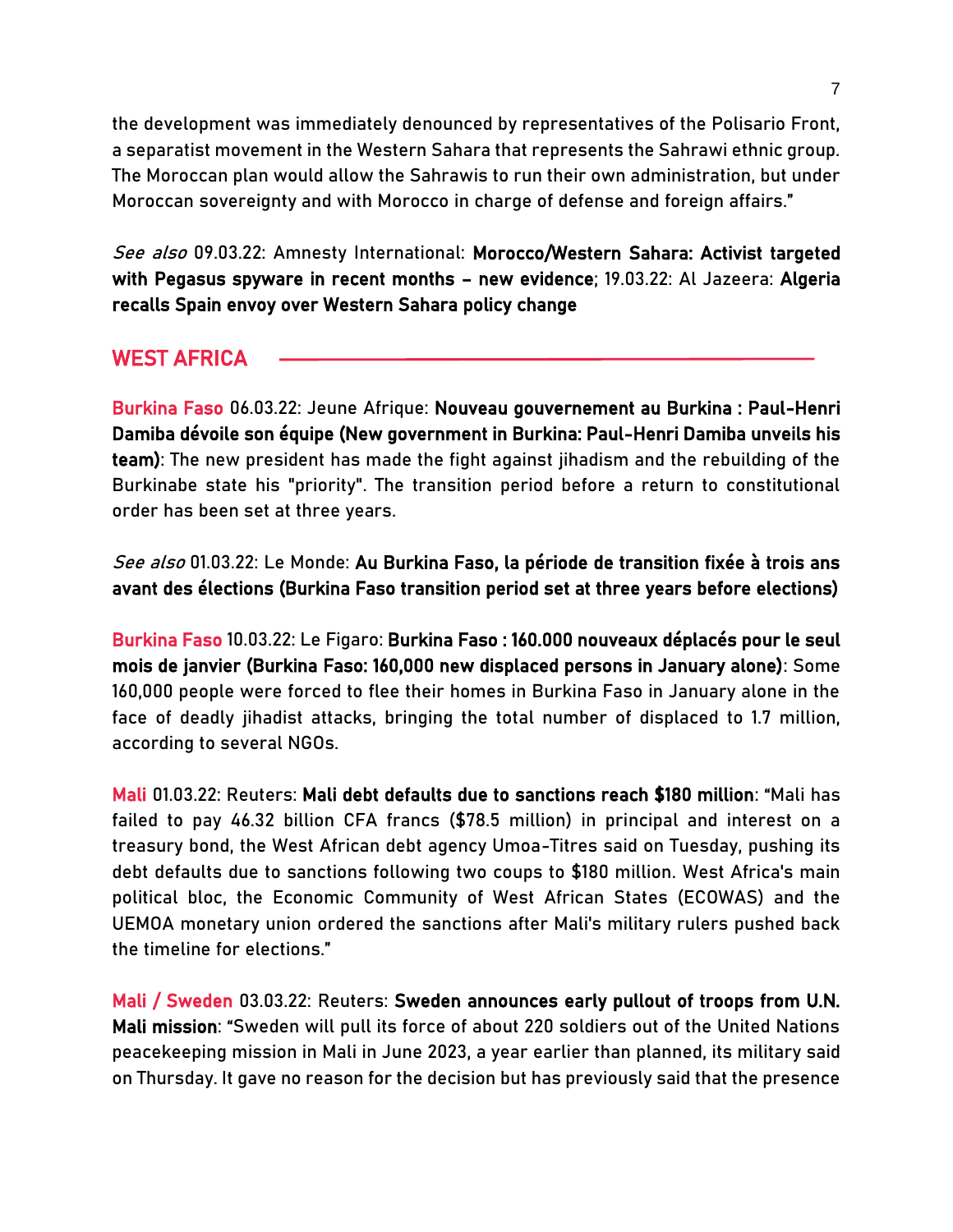of Russian military contractors in the West African state, condemned by European countries, was making the presence of Swedish forces untenable."

See also 10.03.22: Sahara Medias: [Le Mali annonce l'ouverture d'une enquête à propos](https://fr.saharamedias.net/le-mali-annonce-louverture-dune-enquete-a-propos-du-meurtre-de-mauritaniens-en-territoire-malien-et-defend-son-armee/)  [du meurtre de mauritaniens en territoire malien et défend son armée](https://fr.saharamedias.net/le-mali-annonce-louverture-dune-enquete-a-propos-du-meurtre-de-mauritaniens-en-territoire-malien-et-defend-son-armee/) (Mali announces investigation into killing of Mauritanians on Malian territory and defends its army); 15.03.22: taz: ["Sie nahmen die Schwächsten" \("They took the weakest"\)](https://taz.de/Human-Rights-Watch-zu-Mali/!5838499/) [Background Read]; 21.03.22: TNH [Background Read]: [Sieges, sanctions, and soaring hunger: Mali's](https://www.thenewhumanitarian.org/news/2022/03/21/Mali-crisis-Barkhane-Sieges-sanctions-hunger-Wagner)  [humanitarian crisis deepens as foreign forces withdraw](https://www.thenewhumanitarian.org/news/2022/03/21/Mali-crisis-Barkhane-Sieges-sanctions-hunger-Wagner)

Mali 24.03.22: France24: [UN report says nearly 600 civilians killed in Mali amid anti](https://www.france24.com/en/africa/20220324-un-report-says-nearly-600-civilians-killed-in-mali-amid-anti-jihadist-fight)[jihadist fight:](https://www.france24.com/en/africa/20220324-un-report-says-nearly-600-civilians-killed-in-mali-amid-anti-jihadist-fight) "On Thursday [24 March], Minusma's human rights division said 318 civilians had been killed in the country in the second half of 2021, compared to 266 during the first six months. Kidnappings, on the other hand, decreased from 425 during the first half of 2021 to 343 in the second half. Jihadist groups had killed 206 civilians between July and December last year, and were responsible for abducting or disappearing 239 others, according to the Minusma report. Other armed militias killed 70 civilians over the same period, while Malian armed forces killed 25."

Niger 05.03.22: infobae[: Seis muertos en un incendio en un campo de refugiados en el](https://www.infobae.com/america/agencias/2022/03/05/seis-muertos-en-un-incendio-en-un-campo-de-refugiados-en-el-sureste-de-niger/)  [sureste de Níger](https://www.infobae.com/america/agencias/2022/03/05/seis-muertos-en-un-incendio-en-un-campo-de-refugiados-en-el-sureste-de-niger/) (Six dead in fire at refugee camp in southeastern Niger): At least six people were killed, most of them children, and others were injured in a fire in a refugee camp in Diffa, in the far southeast of Niger, humanitarian sources told Efe today. "The fire broke out on Friday between 13.00 and 14.00 hours, at the time when the men were in the mosque performing Friday prayers."

Niger 07.03.22: Daily Trust: [Fresh Concern As Niger IDPs Seek Refuge At Hydropower](https://dailytrust.com/fresh-concern-as-niger-idps-seek-refuge-at-hydropower-station-facilities)  [Station Facilities](https://dailytrust.com/fresh-concern-as-niger-idps-seek-refuge-at-hydropower-station-facilities): "A reliable source confided in our correspondent that Subsidiary National Control Centre, the Switchyard and all power generation and transmission equipment are located where some IDPs currently occupy. The source said this constitutes a danger to the lives of the IDPs and a security threat to the dam. He said deliberate efforts must be made by the government to provide adequate security for these affected communities and protect the facilities at the power station."

Niger 09.03.22: ActuNiger: [Visite du Président Bazoum en Turquie: de l'armement, des](https://www.actuniger.com/politique/17965-visite-du-president-bazoum-en-turquie-de-l-armement-des-drones-et-des-avions-de-combat-pour-l-armee-de-l-air.html)  [drones et des avions de combat pour l'armée de l'Air \(President Bazoum's visit to Turkey:](https://www.actuniger.com/politique/17965-visite-du-president-bazoum-en-turquie-de-l-armement-des-drones-et-des-avions-de-combat-pour-l-armee-de-l-air.html)  [arms, drones and fighter planes for the Air Force\):](https://www.actuniger.com/politique/17965-visite-du-president-bazoum-en-turquie-de-l-armement-des-drones-et-des-avions-de-combat-pour-l-armee-de-l-air.html) A few days ago, President Bazoum had already announced this visit which will serve as an opportunity to inquire about military orders placed by Niger with Turkish firms, notably TB2 armed combat drones,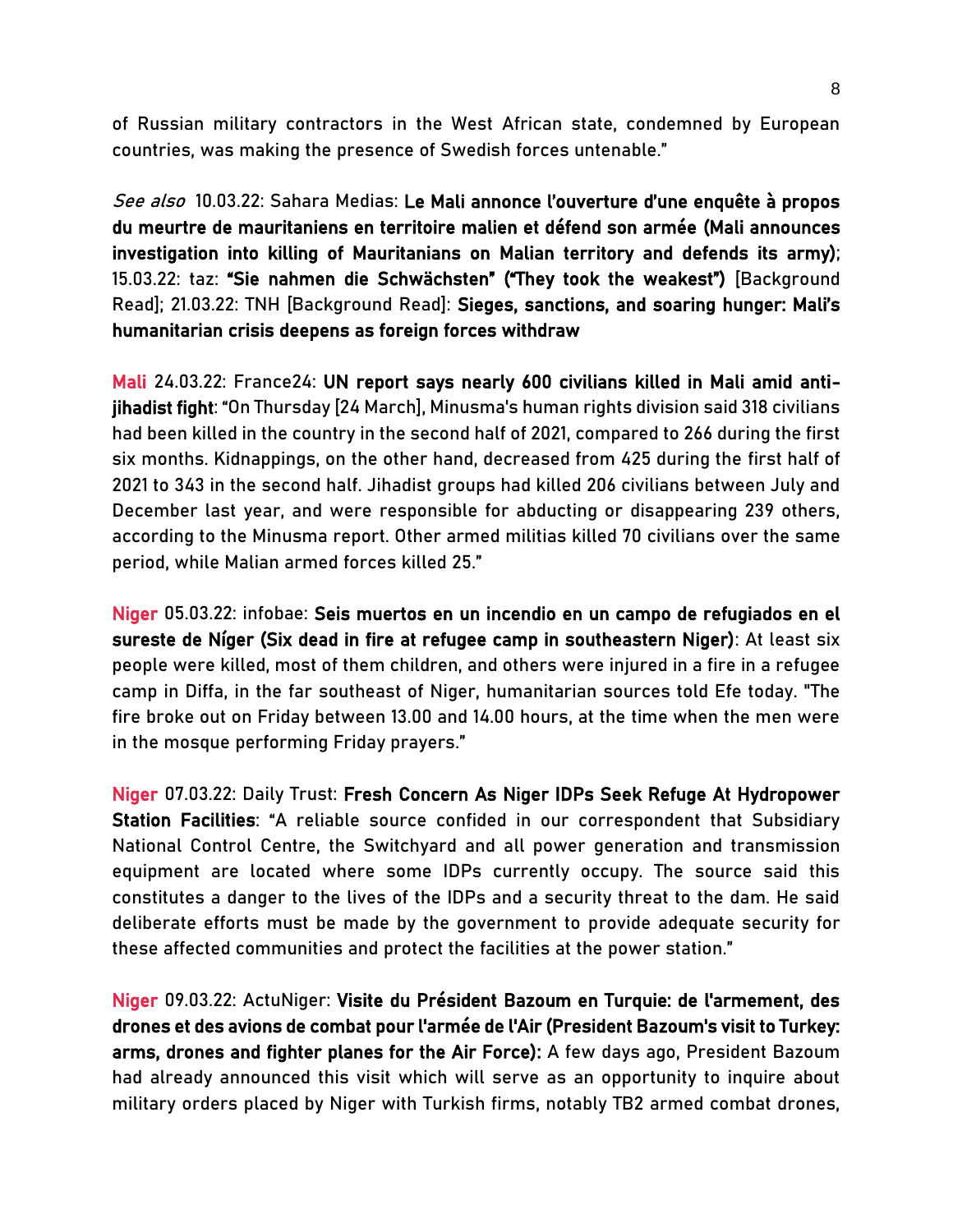Hurkus combat and training aircraft from Turkish Aerospace and tactical armored vehicles from Nurol Makina. Military equipment intended to strengthen the operational capacity of the Nigerian Armed Forces and mainly the air force, which will benefit from an investment of nearly 200 billion CFA francs over the next three years as promised by the Head of State.

Senegal / Gambia 23.03.22: Al Jazeera: [Over 6,000 displaced in Gambia, Senegal after](https://www.aljazeera.com/news/2022/3/23/over-6000-displaced-in-gambia-and-senegal-after-casamance-missio)  [Casamance mission:](https://www.aljazeera.com/news/2022/3/23/over-6000-displaced-in-gambia-and-senegal-after-casamance-missio) "More than 6,000 people have fled their homes in Gambia and Senegal following clashes between Senegalese soldiers and separatists near the Gambian border. On March 13, the Senegalese military launched an operation against rebels fighting for independence in the West African country's southern Casamance region, which borders Gambia."

### WEST ASIA

Syria 05.03.22: Al-Monitor: [Residents in north Syria grow angry at Turkish-backed](https://www.al-monitor.com/originals/2022/02/residents-north-syria-grow-angry-turkish-backed-rebels-over-rise-bombings)  [rebels over rise in bombings](https://www.al-monitor.com/originals/2022/02/residents-north-syria-grow-angry-turkish-backed-rebels-over-rise-bombings): "Citizens in the areas held by the Turkish-backed Syrian National Army (SNA) in north Syria have been living in a state of fear in the past weeks amid the repeated bombings targeting populated areas, markets and neighborhoods. The blasts have become more intense recently, mainly targeting SNA leaders. Most recently, on Feb. 22, Muhammad Mustafa al-Hussein, leader of al-Jabha al-Shamiya (Levant Front) affiliated with the SNA, was killed in a car bomb attack in the city of Azaz. After the explosion, the military police found and removed another car bomb in Iman camp, north of Azaz city."

Yemen 02.03.22: Reuters[: Ukraine conflict could hit food supplies, worsening Yemen](https://www.reuters.com/markets/funds/ukraine-conflict-could-hit-food-supplies-worsening-yemen-hunger-crisis-2022-03-02/)  [hunger crisis](https://www.reuters.com/markets/funds/ukraine-conflict-could-hit-food-supplies-worsening-yemen-hunger-crisis-2022-03-02/): "Potential disruption to global wheat supplies after Russia's invasion of Ukraine is raising concerns that war-torn Yemen's hunger crisis and food price inflation could deepen, with some Yemenis rushing to buy flour. The Aden government on Tuesday held a meeting on food supplies and said there were four months of wheat and other basic goods stocks. The Houthis' deputy industry minister Muhammad al-Hashemi told Reuters the administration had several months of wheat stocks and more were coming from outside Ukraine and Russia. Concerns about supplies come on top of a deteriorating hunger situation in Yemen and amid a shortfall in aid funding."

See also 04.03.22: Memo[: Yemen: two-thirds of displaced families have no income, says](https://www.middleeastmonitor.com/20220304-yemen-two-thirds-of-displaced-families-have-no-income-says-unicef/)  [UNICEF;](https://www.middleeastmonitor.com/20220304-yemen-two-thirds-of-displaced-families-have-no-income-says-unicef/) 16.03.22: Al Jazeera[: Yemen hunger crisis: \\$4.3bn needed, says UN;](https://www.aljazeera.com/news/2022/3/16/4-3-billion-needed-to-avert-yemen-hunger-crisis) 16.03.22: Al Jazeera[: UN aid drive to avert Yemen catastrophe falls far short](https://www.aljazeera.com/news/2022/3/16/un-aid-drive-to-avert-yemen-catastrophe-falls-far-short)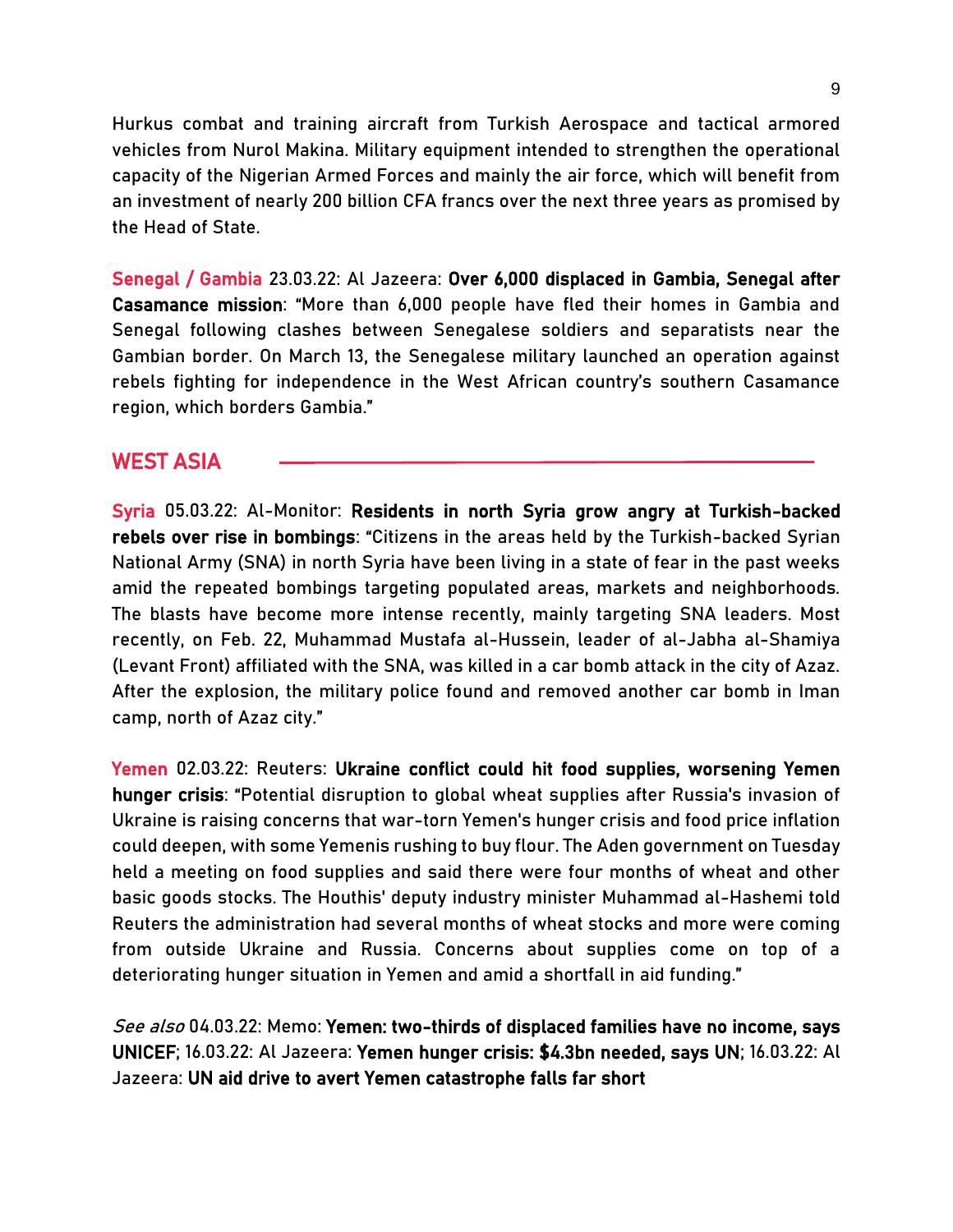Yemen 17.03.22: AP News[: Saudi-based GCC to hold Yemen talks; rebels decline invite:](https://apnews.com/article/middle-east-dubai-united-arab-emirates-saudi-arabia-yemen-0c941026c895d7e7aad99487d43af35d) "The Saudi-based Gulf Cooperation Council on Thursday invited warring sides in Yemen for talks aimed at ending the civil war in the Arab world's most impoverished country, a conflict now in its eight year. However, Yemen's Iran-backed Houthi rebels have already rejected Riyadh — the Saudi capital where the GCC is headquartered — as venue for talks."

See also 06.03.22: Reuters: Yemen's Houthis agree U.N. proposal to offload decaying oil [tanker;](https://www.reuters.com/world/middle-east/yemens-houthis-agree-un-proposal-offload-decaying-oil-tanker-2022-03-06/) 26.03.22: Al Jazeera: Yemen: [Saudi-led coalition hits Houthi targets in Sanaa,](https://www.aljazeera.com/news/2022/3/26/saudi-air-raids-hit-yemens-houthis-after-attack-on-aramco-depot)  [Hodeidah;](https://www.aljazeera.com/news/2022/3/26/saudi-air-raids-hit-yemens-houthis-after-attack-on-aramco-depot) 26.03.22: The Guardian: [UN condemns attacks by Yemen rebels and Saudi-led](https://www.theguardian.com/world/2022/mar/26/un-condemns-attacks-by-yemen-rebels-and-saudi-led-coalition)  [coalition](https://www.theguardian.com/world/2022/mar/26/un-condemns-attacks-by-yemen-rebels-and-saudi-led-coalition) 

### EUROPE

Cyprus / EU 27.03.22: Cyprus Mail: [Nouris: Buffer-zone migrant surveillance system](https://cyprus-mail.com/2022/03/27/nouris-buffer-zone-migrant-surveillance-system-ready-by-august/)  [ready by August](https://cyprus-mail.com/2022/03/27/nouris-buffer-zone-migrant-surveillance-system-ready-by-august/): "Interior Minister Nicos Nouris will on Monday be discussing the increased migration flow from Turkey with EU officials, and Cyprus' request for additional EU financing aiming to upgrade the Pournara reception centre which is currently operating beyond its capacity. He also said that the installation of a surveillance system to monitor arrivals through the buffer zone dividing the island is expected to start in August coupled with a special 'task force' to monitor the ceasefire line."

See also 25.03.22: InfoMigrants: [Cyprus asks for EU help to control migrant arrivals](https://www.infomigrants.net/en/post/39452/cyprus-asks-for-eu-help-to-control-migrant-arrivals)

Denmark 16.03.22: National Post[: Denmark fast-tracks new law to welcome Ukrainian](https://nationalpost.com/pmn/news-pmn/crime-pmn/denmark-fast-tracks-new-law-to-welcome-ukrainian-refugees)  [refugees](https://nationalpost.com/pmn/news-pmn/crime-pmn/denmark-fast-tracks-new-law-to-welcome-ukrainian-refugees): "Denmark on Wednesday passed legislation allowing Ukrainians fleeing the war in Ukraine to start working, going to school and receiving social benefits soon after arrival in the Nordic welfare state. The law, which was fast-tracked in parliament, allows Ukrainian refugees to apply for temporary residency in Denmark for up to two years, effectively bypassing the slower process of applying for asylum."

English Channel 25.03.22: Evening Standard[: Channel crossings continue as more people](https://www.standard.co.uk/news/uk/dungeness-english-france-b990325.html)  [arrive in Kent](https://www.standard.co.uk/news/uk/dungeness-english-france-b990325.html): "Crossings have continued throughout the week amid warmer weather and calm seas. [...] Crossings have continued throughout the week amid warmer weather and calm seas, with 59 people arriving on Wednesday on three boats. Some 405 people made the crossing to the UK on Tuesday last week, in what is thought to have been the highest daily total so far in 2022."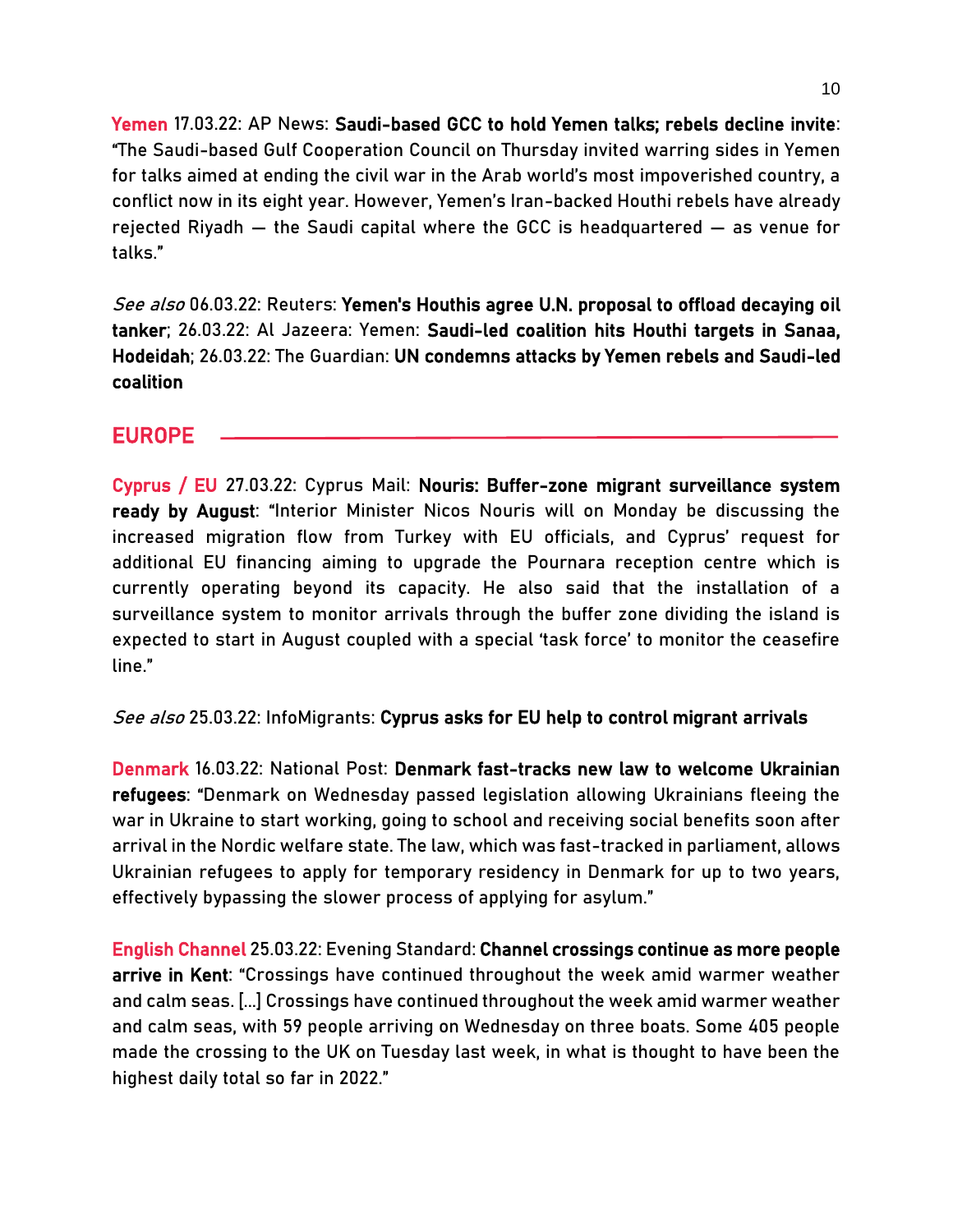See also 16.03.22: Infomigrants: Channel crossings: 'More than 300' migrants arrive

Germany 26.03.21: Zeit: [Im Laderaum: Prozess gegen mutmaßliche Schleuser geplant](https://www.zeit.de/news/2022-03/26/im-laderaum-prozess-gegen-mutmassliche-schleuser-geplant) (In the hold: trial planned against suspected smugglers): In Neubrandenburg, four men will stand trial in early April on charges of smuggling foreigners into the country. They are accused of bringing a total of 17 migrants in the narrow hold of a van from Belarus through Poland to Germany in October 2021, a spokesman for the Pasewalk (Vorpommern-Greifswald) district court told Deutsche Presse-Agentur.

Germany 30.03.22 Tagesspiegel: [Bundesregierung bekennt sich zu Seenotrettung im](https://www.tagesspiegel.de/politik/bundeswehr-einsatz-vor-kueste-libyens-bundesregierung-bekennt-sich-zu-seenotrettung-im-mittelmeer/28214442.html)  [Mittelmeer](https://www.tagesspiegel.de/politik/bundeswehr-einsatz-vor-kueste-libyens-bundesregierung-bekennt-sich-zu-seenotrettung-im-mittelmeer/28214442.html) (Federal Government commits to sea rescue in the Mediterranean Sea): The German government wants to extend the deployment of the Bundeswehr in the Mediterranean in the framework of IRINI. The controversial Libyan coast guard is no longer to be trained. Theoretically, the Irini ships are obliged to provide assistance to refugees in distress at sea. De facto, however, the area of operation was chosen in such a way that refugee routes are normally not touched.

Italy 03.03.22: Infomigrants: [Italy: 99 refugees arrive from Libya on humanitarian flight:](https://www.infomigrants.net/en/post/38923/italy-99-refugees-arrive-from-libya-on-humanitarian-flight) "A group of 99 refugees was evacuated from Libya and taken to Italy with a humanitarian flight on Monday night (February 28). This was the first evacuation of its kind to Italy this year, according to a press statement by the UN refugee agency UNHCR. The flight was organized by the UN agency in collaboration with the Italian ministries of interior and foreign affairs and the national institute for migration and poverty (Inmp). The people evacuated are reportedly from Eritrea, Ethiopia, Somalia, Sudan, Syria and Yemen."

Mediterranean 28.03.22: Infomigrant[s: More than 280 migrants arrive on the Canary](https://www.infomigrants.net/en/post/39474/more-than-280-migrants-arrive-on-the-canary-islands-over-weekend)  [Islands over weekend](https://www.infomigrants.net/en/post/39474/more-than-280-migrants-arrive-on-the-canary-islands-over-weekend): "On Monday morning [28 March], Spanish rescue workers brought to shore 52 migrants on the island of Lanzarote. That's in addition to the 237 migrants reported to have arrived on small boats on various Canary Islands over the weekend. Several small boats carrying around 290 migrants arrived on various islands of the Spanish archipelago between Friday and Monday (March 28) morning, according to local Canaries news channel Canarias 7. On Monday morning, the Spanish coast guard Salvamento Marítimo reportedly brought 52 migrants ashore on the island of Lanzarote. Over the weekend, 237 arrived, including one dead person."

See also 01.03.22: AP News: [Bodies of 6 people found on shore of eastern Greek island;](https://apnews.com/article/europe-middle-east-greece-migration-european-union-15be71f1bd15402105102b1a61b415b4) 04.03.22: AP News: [Greece says it's stopped boats carrying over 120 migrants](https://apnews.com/article/europe-middle-east-greece-turkey-migration-ebd95da9554d2f9223d1ca2c293bb297); 05.03.22: msn: [More than 100 people rescued from Mediterranean Sea in single day;](https://www.msn.com/en-xl/news/other/more-than-100-people-rescued-from-mediterranean-sea-in-single-day/ar-AAUEEoD#image=2) 06.03.22: Swissinfo: [El barco de MSF salva a otras 31 personas tras un difícil rescate de 6 horas](https://www.swissinfo.ch/spa/migraci%C3%B3n-mediterr%C3%A1neo_el-barco-de-msf-salva-a-otras-31-personas-tras-un-dif%C3%ADcil-rescate-de-6-horas/47407196)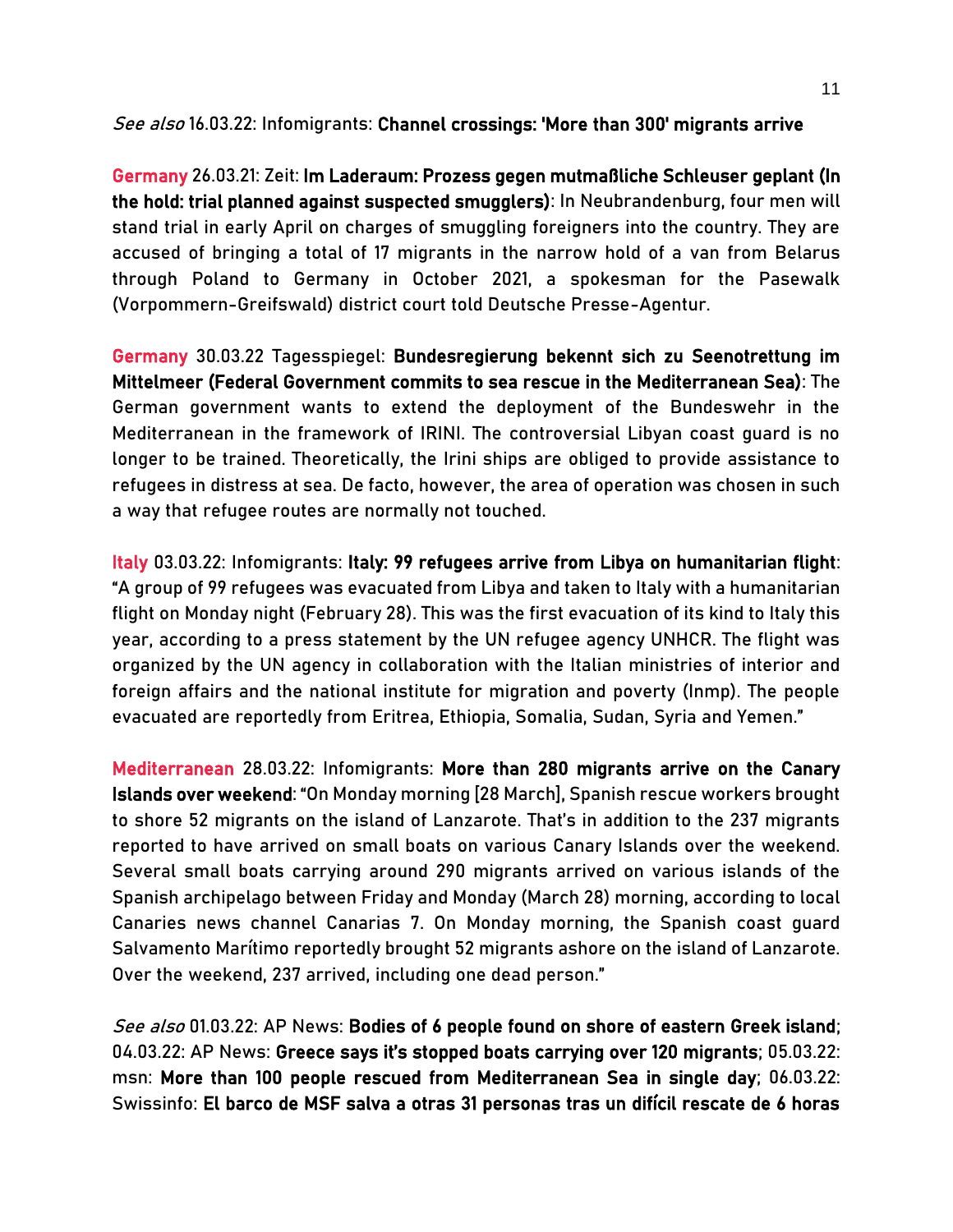(MSF boat saves 31 more people after a difficult 6-hour rescue); 27.03.22: Efe: [Salvamento rescata a 114 personas en dos pateras en Canarias, entre ellas un bebé](https://www.efe.com/efe/canarias/sociedad/salvamento-rescata-a-114-personas-en-dos-pateras-canarias-entre-ellas-un-bebe/50001312-4770538) (Rescue rescues 114 people in two small boats in the Canary Islands, among them a baby); 28.03.22: Efe: [Un nuevo rescate en Lanzarote cierra fin de semana con 289](https://www.efe.com/efe/canarias/sociedad/un-nuevo-rescate-en-lanzarote-cierra-fin-de-semana-con-289-llegadas-inmigrantes-a-canarias/50001312-4771044)  [llegadas de inmigrantes a Canarias](https://www.efe.com/efe/canarias/sociedad/un-nuevo-rescate-en-lanzarote-cierra-fin-de-semana-con-289-llegadas-inmigrantes-a-canarias/50001312-4771044) (A new rescue in Lanzarote closes the weekend with 289 migrant arrivals in the Canaries); 28.03.22: Infomigrants: [Two migrants drown off](https://www.infomigrants.net/en/post/39465/two-migrants-drown-off-morocco-coast-more-than-200-arrested)  [Morocco coast, more than 200 arrested;](https://www.infomigrants.net/en/post/39465/two-migrants-drown-off-morocco-coast-more-than-200-arrested) 28.03.22: Efe[: Rescatan a 34 ocupantes de una](https://www.efe.com/efe/canarias/sociedad/rescatan-a-34-ocupantes-de-una-patera-25-kilometros-al-sur-gran-canaria/50001312-4771448)  [patera a 25 kilómetros al sur de Gran Canaria](https://www.efe.com/efe/canarias/sociedad/rescatan-a-34-ocupantes-de-una-patera-25-kilometros-al-sur-gran-canaria/50001312-4771448) (34 occupants of a skiff are rescued 25 kilometres south of Gran Canaria); 30.03.22: Sea Eye: [Ukrainischer Kapitän rettet 32](https://sea-eye.org/ukrainischer-kapitaen-rettet-32-menschen-im-mittelmeer-vor-dem-tod/)  [Menschen im Mittelmeer vor dem Tod \(](https://sea-eye.org/ukrainischer-kapitaen-rettet-32-menschen-im-mittelmeer-vor-dem-tod/)Ukrainian captain saves 32 people from death in the Mediterranean Sea)

Poland 23.03.22: Infomigrants: [More migrants trying to reach Poland from Belarus:](https://www.infomigrants.net/en/post/39396/more-migrants-trying-to-reach-poland-from-belarus) "A video posted by the Polish Border Guard on Wednesday (March 23) shows sections of the new solid metal fence on the Belarusian border. The 186 kilometer long barrier, due for completion in June, will be topped with barbed wire, it says. The video comes as Polish border authorities announced that the number of migrants attempting to enter Poland from neighboring Belarus is increasing again. On Tuesday [22 March] they said 134 people had tried to cross the border within 24 hours."

See also 25.03.22: The Guardian: Poland detains activists accused of smuggling migrants [over Belarus border](https://www.theguardian.com/global-development/2022/mar/25/poland-detains-activists-accused-of-smuggling-migrants-over-belarus-border)

Spain / Morocco 02.03.22: Aljazeera: [Some 2,500 migrants, refugees try to cross Spain's](https://www.aljazeera.com/news/2022/3/2/about-2500-sub-saharan-migrants-storm-spains-melilla-border)  [Melilla border](https://www.aljazeera.com/news/2022/3/2/about-2500-sub-saharan-migrants-storm-spains-melilla-border): "About 2,500 migrants and refugees from countries in sub-Saharan Africa have tried cross the border fence separating the Spanish enclave of Melilla from Morocco, with about 500 managing to do so, in one of the largest influxes in recent years. The people on Wednesday used "hooks" to scale the high fence that separates the tiny territory from Morocco and threw rocks at police, the Spanish government's local delegation said in a statement."

See also 22.03.22: Spanish News Today: Spain to resume repatriation flights for [Moroccan immigrants;](https://spanishnewstoday.com/spain-to-resume-repatriation-flights-for-moroccan-immigrants_1752677-a.html) 25.03.22: ECRE: [Atlantic Route and Spain: Canary Route Among](https://ecre.org/atlantic-route-and-spain-canary-route-among-deadliest-eu-plans-to-strengthen-cooperation-with-morocco-resumption-of-deportation-flights-double-standards-in-approach-to-arrivals/)  [Deadliest, EU Plans to Strengthen Cooperation with Morocco, Resumption of Deportation](https://ecre.org/atlantic-route-and-spain-canary-route-among-deadliest-eu-plans-to-strengthen-cooperation-with-morocco-resumption-of-deportation-flights-double-standards-in-approach-to-arrivals/)  [Flights, Double Standards in Approach to Arrivals](https://ecre.org/atlantic-route-and-spain-canary-route-among-deadliest-eu-plans-to-strengthen-cooperation-with-morocco-resumption-of-deportation-flights-double-standards-in-approach-to-arrivals/) 

Spain 21.03.22: Reuters[: About 25,000 Ukrainian refugees have reached Spain so far,](https://www.reuters.com/world/europe/about-25000-ukrainian-refugees-have-reached-spain-so-far-says-minister-2022-03-21/)  [says minister](https://www.reuters.com/world/europe/about-25000-ukrainian-refugees-have-reached-spain-so-far-says-minister-2022-03-21/): "About 25,000 Ukrainians have arrived in Spain since Russia launched its invasion on Feb. 24, though only 9,000 of them have registered so far with the authorities,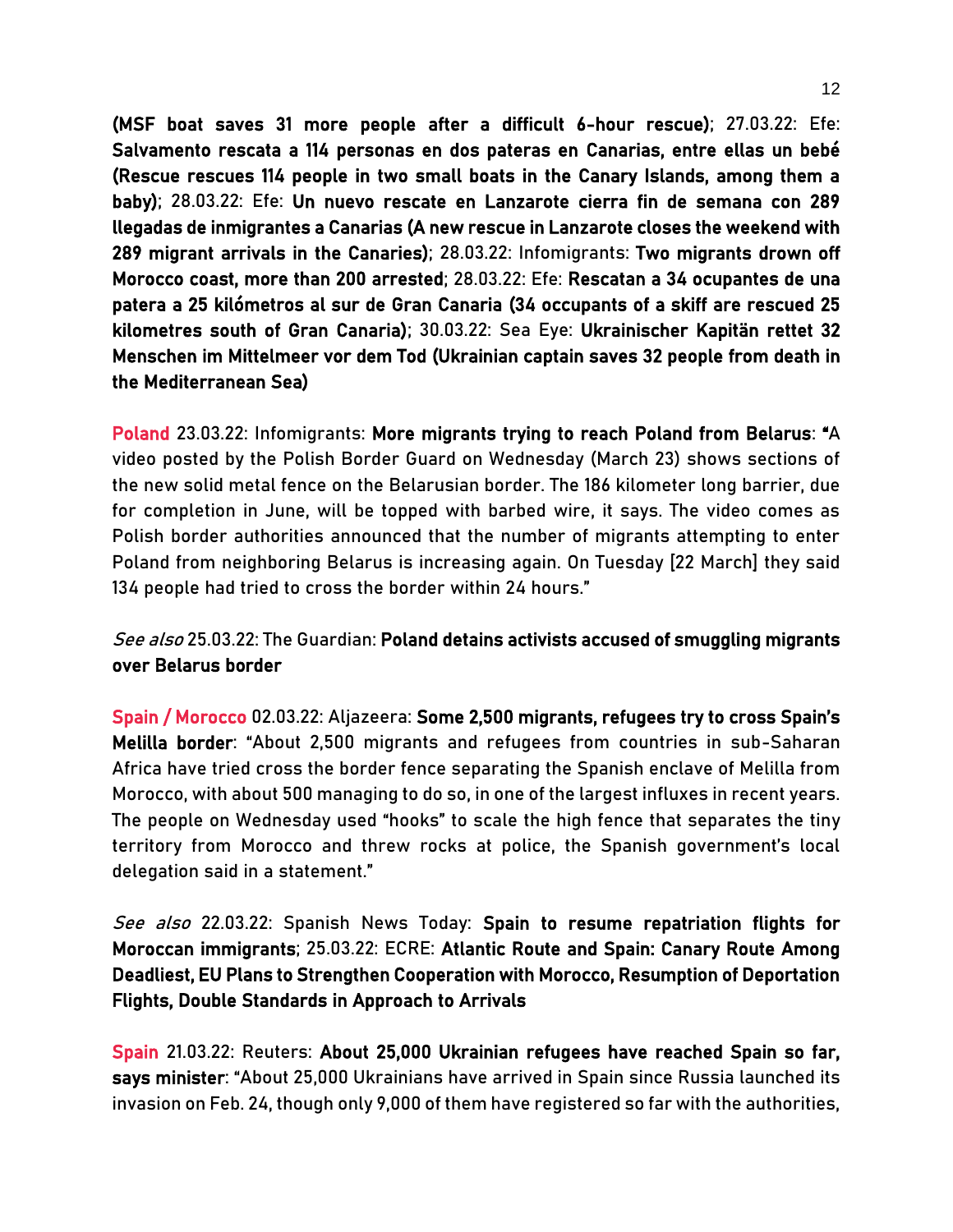Spanish Migration Minister Jose Luis Escriva said on Monday. The United Nations refugee agency estimates nearly 3.5 million Ukrainians have now fled their country, with more than two million of them moving to neighbouring Poland. Romania, Hungary and Slovakia also host large numbers of refugees."

Sweden 16.03.22: Infomigrants[: Sweden to reintroduce border checks as Ukraine arrivals](https://www.infomigrants.net/en/post/39242/sweden-to-reintroduce-border-checks-as-ukraine-arrivals-continue)  [continue](https://www.infomigrants.net/en/post/39242/sweden-to-reintroduce-border-checks-as-ukraine-arrivals-continue): "The Swedish government has announced it plans to reintroduce checks at its border, as the number of refugees arriving from Ukraine increases. Sweden has proposed the reintroduction of ID checks at the border to help the country deal with an expected rise in the number of people trying to enter from Ukraine."

Switzerland 01.03.22: schengenvisainfo news[: Switzerland & Cabo Verde Sign Two](https://www.schengenvisainfo.com/news/switzerland-cabo-verde-sign-two-migration-agreements/)  [Migration Agreements](https://www.schengenvisainfo.com/news/switzerland-cabo-verde-sign-two-migration-agreements/): "Switzerland and Cabo Verde have tightened their cooperation in the area of migration after both countries have signed two agreements in this regard. Such a decision has been confirmed through a statement published by the Swiss government, SchengenVisaInfo.com reports."

Turkey 14.03.22: Hürriyet Daily News: [Nearly 250 migrants apprehended in Turkey's west,](https://www.hurriyetdailynews.com/nearly-250-migrants-apprehended-in-turkeys-west-south-172215)  [south](https://www.hurriyetdailynews.com/nearly-250-migrants-apprehended-in-turkeys-west-south-172215): "At least 246 irregular migrants have been detained in security operations across Turkey, according to Demirören News Agency. Turkish gendarmerie teams in the Aegean province of İzmir were tipped off that a group of foreign nationals would be dispatched to the province's coasts by trucks. Following an operation carried out with the help of a drone, a truck believed to carry migrants was stopped by security forces on a highway."

See also 17.03.22: Al-Monitor: Erdogan steps up pro-refugee rhetoric as 20,000 [Ukrainians come to Turkey;](https://www.al-monitor.com/originals/2022/03/erdogan-steps-pro-refugee-rhetoric-20000-ukrainians-come-turkey) 19.03.22: Hürriyet Daily News[: At least 60 irregular migrants](https://www.hurriyetdailynews.com/at-least-60-irregular-migrants-held-in-turkeys-west-172316)  [held in Turkey's west](https://www.hurriyetdailynews.com/at-least-60-irregular-migrants-held-in-turkeys-west-172316)

UK 21.03.22: The Guardian[: Hundreds of thousands of Ukrainians poised to enter UK, says](https://www.theguardian.com/politics/2022/mar/21/hundreds-of-thousands-of-ukrainian-refugees-poised-to-enter-uk-says-sajid-javid)  [minister](https://www.theguardian.com/politics/2022/mar/21/hundreds-of-thousands-of-ukrainian-refugees-poised-to-enter-uk-says-sajid-javid): "Britain could welcome hundreds of thousands of refugees fleeing Ukraine in the next few weeks, the health secretary has said, as refugee charities warned the bureaucracy involved in securing visas was forcing people to wait in dangerous situations. Sajid Javid said the UK had already issued 9,500 visas to Ukrainians with family ties to the UK, while 150,000 people had expressed an interested in hosting refugees through the Homes for Ukraine programme."

See also 07.03.22: The Guardian: Priti Patel under fire over chaotic Ukrainian refugee [policy](https://www.theguardian.com/world/2022/mar/07/uk-minister-denies-plans-for-humanitarian-route-for-ukrainian-refugees)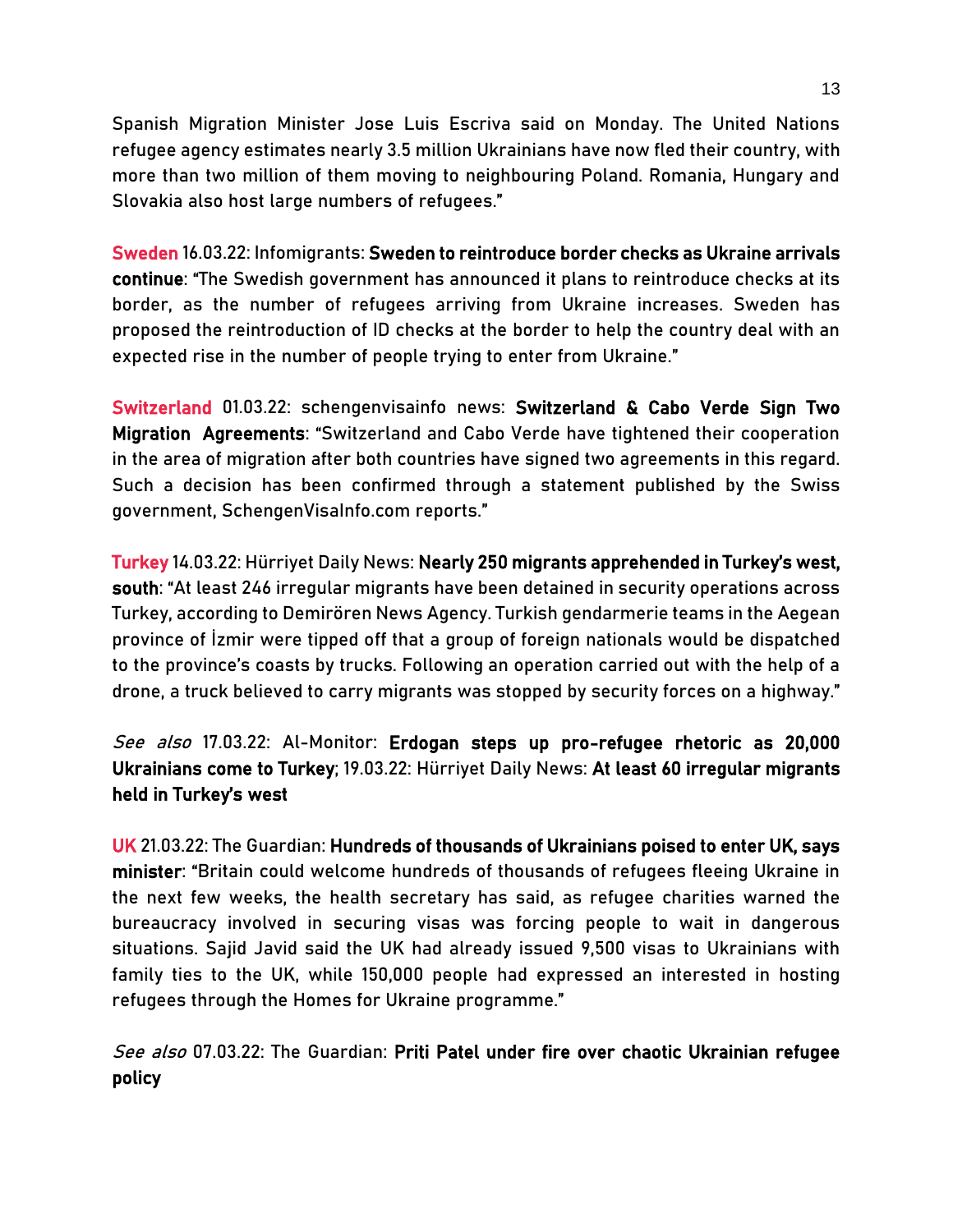UK 28.03.22: The Guardian: [UK likely to criminalise illicit refugee crossings after MPs'](https://www.theguardian.com/world/2022/mar/22/uk-set-to-criminalise-illicit-refugee-crossings-after-commons-rebellion-averted)  [rebellion averted](https://www.theguardian.com/world/2022/mar/22/uk-set-to-criminalise-illicit-refugee-crossings-after-commons-rebellion-averted): "The UK appears set to criminalise illicit refugee crossings and could ship asylum seekers for processing in other countries after ministers easily saw off a potential rebellion in the Commons over the controversial borders and nationality bill. Despite a number of Conservative backbenchers expressing concerns about aspects of the bill, the government convincingly won a string of votes to restore elements changed in the House of Lords, including the idea of Australian-style third country processing."

See also 25.03.22: The Guardian: Home Office illegally seized phones of 2,000 asylum [seekers, court rules](https://www.theguardian.com/uk-news/2022/mar/25/home-office-illegally-seized-asylum-seekers-phones)

Ukraine 31.03.22: The Guardian[: Ukraine in fresh effort to evacuate Mariupol after Red](https://www.theguardian.com/world/2022/mar/31/ukraine-in-fresh-effort-to-evacuate-mariupol-after-red-cross-warnings)  [Cross warnings](https://www.theguardian.com/world/2022/mar/31/ukraine-in-fresh-effort-to-evacuate-mariupol-after-red-cross-warnings): "Ukraine has launched a fresh attempt to rescue civilians from Mariupol after warnings from the Red Cross that thousands of lives depend on the successful evacuation of people trapped in the besieged city by Russian forces. A total of 45 buses were en route to the nearby southern coastal town of Berdyansk, the Ukrainian deputy prime minister, Iryna Vereshchuk, said, along with a team from the International Committee of the Red Cross (ICRC) delivering humanitarian aid and assisting evacuations. The convoy was expected to enter the city on Friday morning after Russian promises of a limited ceasefire along the route from Mariupol to the Ukraine-held city of Zaporizhzhia."

See also 01.03.22: The Kyiv Independent: Ukraine opens 2 more refugee crossings into [Poland;](https://kyivindependent.com/national/ukraine-opens-2-more-refugee-crossings-into-poland/) 02.03.22: Politico[: WHO calls for humanitarian corridor to be opened to Ukraine;](https://www.politico.eu/article/who-calls-for-humanitarian-corridor-to-be-opened-to-kyiv-ukraine/) 19.03.22: Reuters[: Ukraine has evacuated 190,000 civilians from battle zones, says deputy](https://www.reuters.com/world/europe/ukraine-has-evacuated-190000-civilians-battle-zones-says-deputy-pm-2022-03-19/)  [PM](https://www.reuters.com/world/europe/ukraine-has-evacuated-190000-civilians-battle-zones-says-deputy-pm-2022-03-19/) 

## EUROPEAN UNION

EU 09.03.22: Statewatch [Background Read]: [EU: Deportations: overview of readmission](https://www.statewatch.org/news/2022/march/eu-deportations-overview-of-readmission-cooperation-in-key-countries/)  [cooperation in key countries](https://www.statewatch.org/news/2022/march/eu-deportations-overview-of-readmission-cooperation-in-key-countries/): "An overview of cooperation on readmission agreements and arrangements with key countries, produced by the European Commission, show that the "external dimension" promoted under the EU's Pact on Migration and Asylum treats non-cooperation with EU migration policy as worthy of sanction. Despite adopting a coercive outlook, these partnerships in which "readmission is an important component", are described as "comprehensive, tailor-made and mutually beneficial"."

EU / Iraq 09.03.22: Statewatch: [EU to pile pressure on Iraq to cooperate with](https://www.statewatch.org/news/2022/march/eu-to-pile-pressure-on-iraq-to-cooperate-with-deportations/)  [deportations](https://www.statewatch.org/news/2022/march/eu-to-pile-pressure-on-iraq-to-cooperate-with-deportations/): "The EU is aiming to convince Iraqi authorities to withdraw their opposition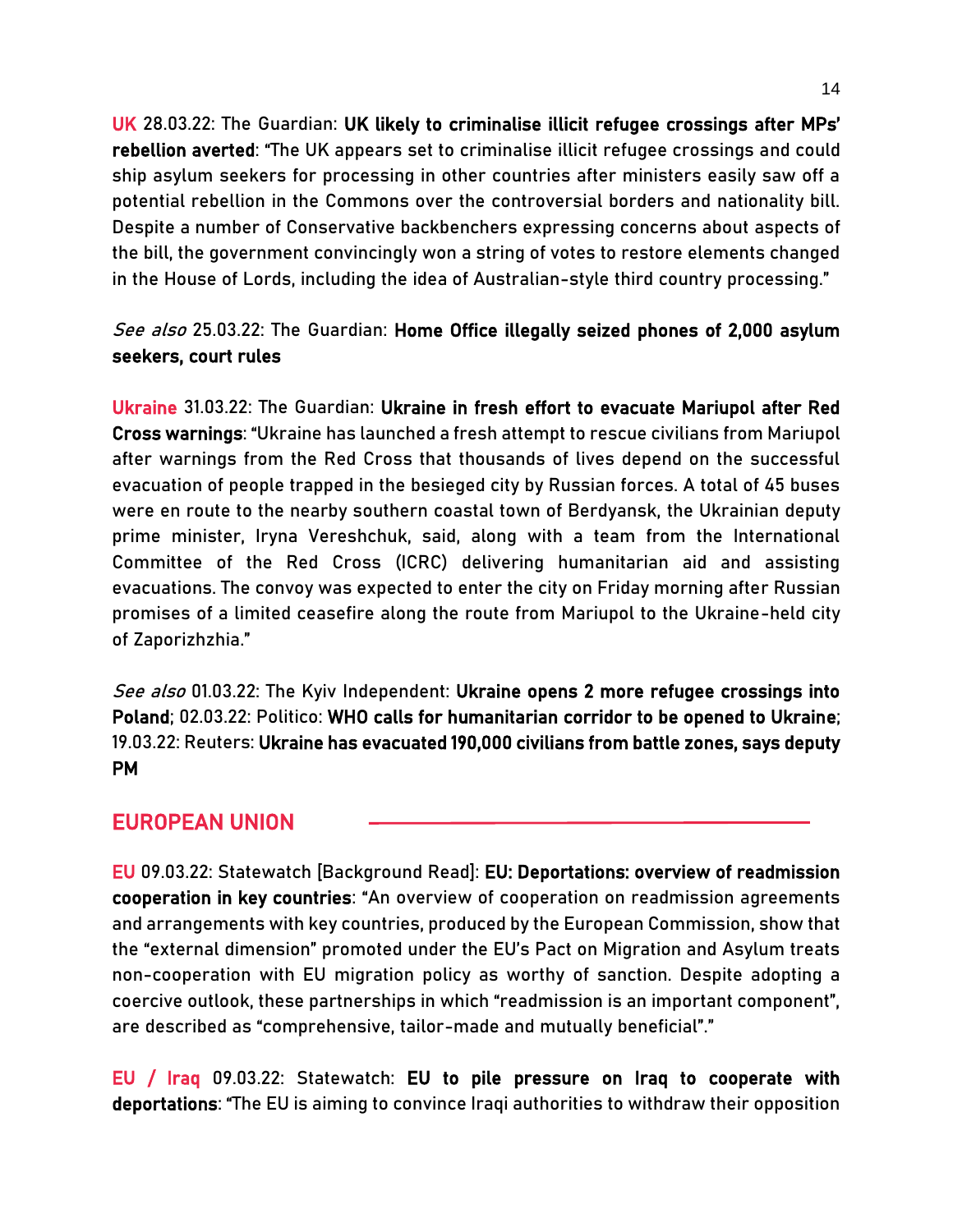to accepting deportations of Iraqi nationals, establish "smooth cooperation" on readmission and integrate "return, readmission and cooperation" into broader EU-Iraq cooperation on migration. This initiative fits within a wider punitive mechanism that includes monitoring cooperation on readmission by partner countries to promote the "external dimension of migration management"."

EU / Morocco 09.03.22: Statewatch: [Tracking the Pact: EU eyes future Frontex](https://www.statewatch.org/news/2022/march/tracking-the-pact-eu-eyes-future-frontex-deployments-in-morocco/)  [deployments in Morocco](https://www.statewatch.org/news/2022/march/tracking-the-pact-eu-eyes-future-frontex-deployments-in-morocco/): "A revised draft action plan drawn up by the European Commission on a "comprehensive migration partnership" with Morocco now suggests that the North African country should be informed of "the potential benefits of a status agreement with the European Union" that would allow the deployment of Frontex officials on its territory. The document (pdf), which is an updated version of a draft action plan originally sent by the Commission to the Council in October last year, notes that the country is a "leading partner" in the region and that its cooperation with EU agencies provides "a model others may follow"."

EU / Ukraine 23.03.22: The Independent: [Non-white refugees fleeing Ukraine detained in](https://www.independent.co.uk/news/world/europe/ukraine-refugees-detention-international-students-b2041310.html)  [EU immigration facilities](https://www.independent.co.uk/news/world/europe/ukraine-refugees-detention-international-students-b2041310.html): "Non-white students who have fled Ukraine have been detained by EU border authorities in what has been condemned as "clearly discriminatory" and "not acceptable". An investigation by The Independent, in partnership with Lighthouse Reports and other media partners, reveals that Ukraine residents of African origin who have crossed the border to escape the war have been placed in closed facilities, with some having been there for a number of weeks. At least four students who have fled Vladimir Putin's invasion are being held in a long-term holding facility Lesznowola, a village 40km from the Polish capital Warsaw, with little means of communication with the outside world and no legal advice."

See also 02.03.22 Guardian: People of colour fleeing Ukraine attacked by Polish [nationalists;](https://www.theguardian.com/global-development/2022/mar/02/people-of-colour-fleeing-ukraine-attacked-by-polish-nationalists) 02.03.22: New York Times [Background Read]: [They Came to Help Migrants.](https://www.nytimes.com/2022/03/02/magazine/greece-migration-ngos.html)  [Now, Europe Has Turned on Them;](https://www.nytimes.com/2022/03/02/magazine/greece-migration-ngos.html) 04.03.22 BBC: [Ukraine: Why so many African and](https://www.bbc.co.uk/news/world-africa-60603226)  [Indian students were in the country;](https://www.bbc.co.uk/news/world-africa-60603226) 05.03.22 Al Jazeera: [Hundreds of students trapped](https://www.aljazeera.com/news/2022/3/5/foreign-students-trapped-sumy-ukraine-russia-war)  [in Ukraine's Sumy amid shelling](https://www.aljazeera.com/news/2022/3/5/foreign-students-trapped-sumy-ukraine-russia-war); 05.03.22 Al Jazeera: [Anti-migrant town welcomes](https://www.aljazeera.com/news/2022/3/4/anti-migrant-town-welcomes-ukrainian-refugees-in-hungary)  [Ukrainian refugees in Hungary;](https://www.aljazeera.com/news/2022/3/4/anti-migrant-town-welcomes-ukrainian-refugees-in-hungary) 07.03.22 Al Jazeera: [Ukraine's Roma refugees recount](https://www.aljazeera.com/news/2022/3/7/ukraines-roma-refugees-recount-discrimination-on-route-to-safety) [discrimination en route to safety;](https://www.aljazeera.com/news/2022/3/7/ukraines-roma-refugees-recount-discrimination-on-route-to-safety) 10.03.22: Al Jazeera: [Q&A: Understanding Europe's](https://www.aljazeera.com/news/2022/3/10/qa-why-europe-welcomed-ukrainian-refugees-but-not-syrians)  [response to Ukrainian refugee crisis](https://www.aljazeera.com/news/2022/3/10/qa-why-europe-welcomed-ukrainian-refugees-but-not-syrians) [Background read]; 16.03.22: taz: [Europa öffnet](https://taz.de/Krieg-in-der-Ukraine/!5838347/)  [seine Türen](https://taz.de/Krieg-in-der-Ukraine/!5838347/) (Europe opens its doors); 29.03.22: UNHCR[: Refugees fleeing Ukraine \(since](https://data2.unhcr.org/en/situations/ukraine)  [24 February 2022\)](https://data2.unhcr.org/en/situations/ukraine)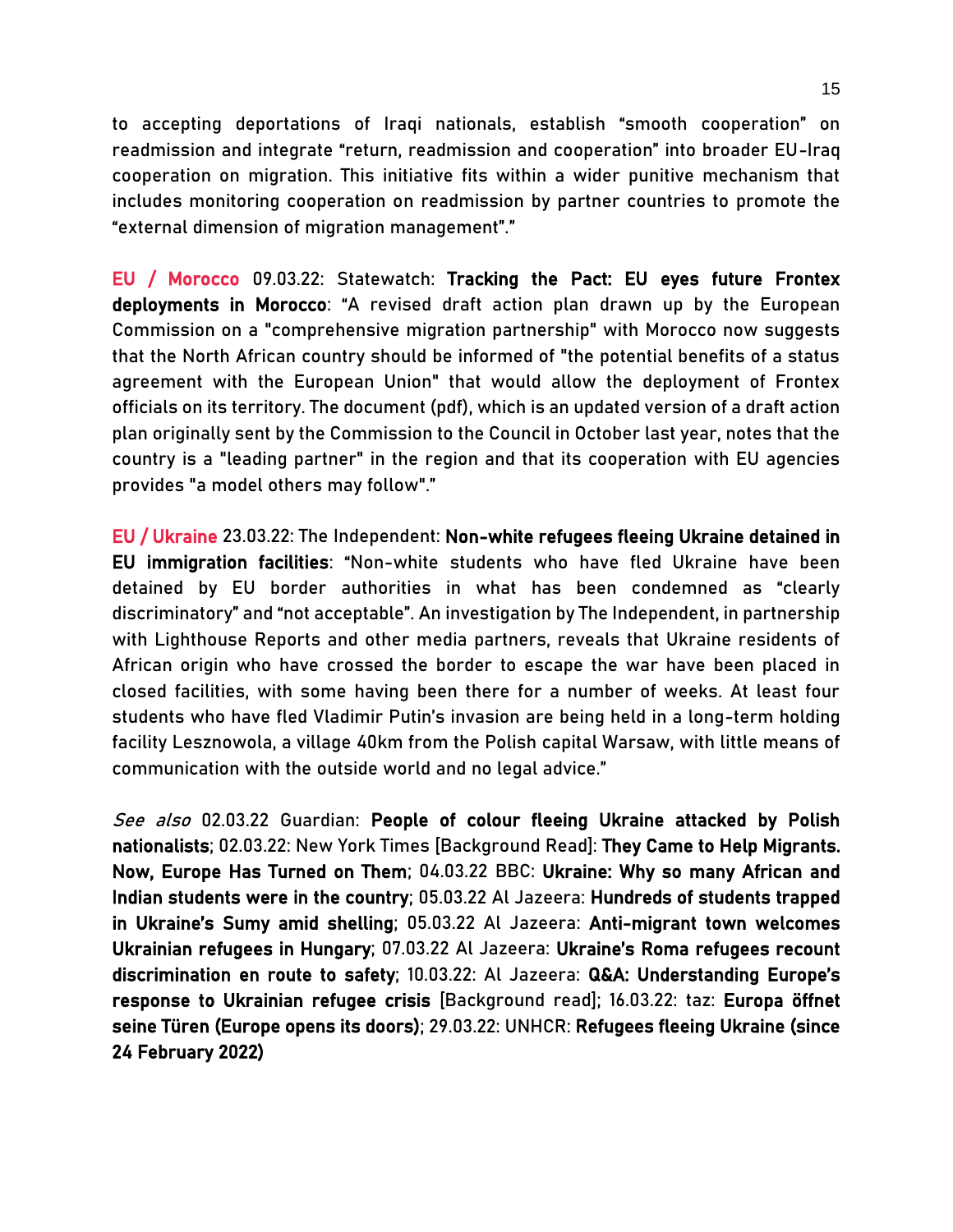Frontex 11.03.21: Frontex: [First humanitarian return flights by Frontex:](https://frontex.europa.eu/media-centre/news/news-release/first-humanitarian-return-flights-by-frontex-r3mnqc) "Frontex started supporting EU Member States in the organization of humanitarian return flights. Frontex can charter aircrafts or buy tickets for commercial flights to allow them to leave. 394 people already left Poland on two charter flights to Tajikistan and Kyrgyzstan on 10 and 11 March. The majority of them were families with children."

Frontex 17.03.22: Al Jazeera[: Syrian asylum seeker sues EU border agency](https://www.aljazeera.com/news/2022/3/17/syrian-asylum-seeker-sues-eu-border-agency): "A Syrian [Alaa Hamoudi] who says he was illegally pushed back into Turkey by Greek authorities is suing the European Union border agency Frontex for alleged complicity. The Front-Lex legal association, which is representing the plaintiff Alaa Hamoudi, made the announcement on Thursday [17 March]."

Frontex 21.03.22: Der Spiegel/Lighthouse Reports: [Pressure Growing on Frontex Chief](https://www.spiegel.de/international/europe/we-have-a-lot-of-evidence-pressure-growing-on-frontex-chief-from-pushbacks-investigation-a-047934ed-5f94-44c8-8474-df974644f002)  [from Pushbacks Investigation:](https://www.spiegel.de/international/europe/we-have-a-lot-of-evidence-pressure-growing-on-frontex-chief-from-pushbacks-investigation-a-047934ed-5f94-44c8-8474-df974644f002) "An investigation by the EU's anti-corruption agency has put Frontex chief Fabrice Leggeri in a tough spot. Evidence suggests that he attempted to cover up illegal activities by Greek border officials – against the will of his own staff. [...] According to several people who were in attendance for the oral summary, the OLAF report accuses three members of Frontex leadership of having violated EU regulations. Furthermore, those violations were allegedly severe enough that OLAF has recommended disciplinary measures."

See also 01.03.22: Der Spiegel: [EU-Antibetrugsbehörde erhebt schwere Vorwürfe gegen](https://www.spiegel.de/ausland/eu-antibetrugsbehoerde-erhebt-schwere-vorwuerfe-gegen-frontex-a-1d445ef2-cbcc-4227-90b4-697481aeb2c7)  [Frontex](https://www.spiegel.de/ausland/eu-antibetrugsbehoerde-erhebt-schwere-vorwuerfe-gegen-frontex-a-1d445ef2-cbcc-4227-90b4-697481aeb2c7) (EU anti-fraud agency makes serious accusations against Frontex)

## REPORTS

03/22: Free The El Hiblu 3: [Publication. Free the El Hiblu 3:](https://elhiblu3.info/FreeEH3_book.pdf) In 2019, 108 people on the move were rescued by the cargo ship "ElHiblu1". European authorities instructed the ship to take the rescued people back to the civil war country Libya. Three youths persuaded the crew of the ship not to take the rescued people to Libya, the freighter turned around a few miles off the Libyan coast and took the survivors to Malta. Now before a Maltese court, the three teenagers, known as the El Hiblu 3, face serious charges of terrorism and could, if convicted, spend many years in prison. On 120 pages, the three accused, their lawyers, members of the campaign and the Freedom Commission denounce the injustice Abdalla, Amara and Kader experience in Malta since 2019.

03/22: Centre for Peace Studies and the Welcome Initiative: Report on illegal expulsions [from Croatia in the context of the Covid-19 pandemic. Pushback report:](https://www.cms.hr/system/publication/pdf/174/Report_on_Illegal_Expulsions_from_Croatia_in_the_Context_of_the_COVID-19_Pandemic.pdf) "The seventh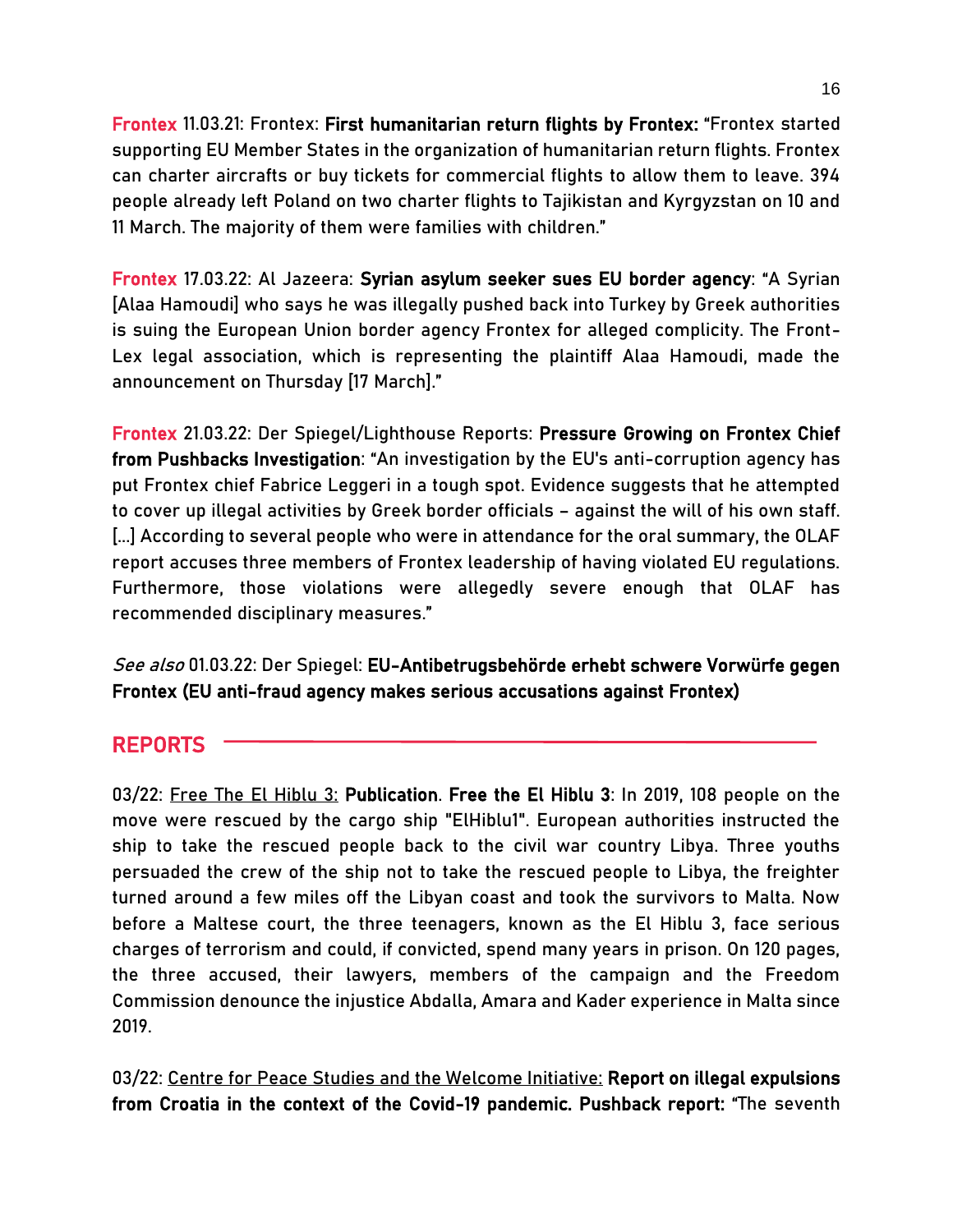report on violent and illegal expulsions brings an overview of 2020 and 2021 in the context of the COVID-19 pandemic. [...] [According to the report,] more than 16,400 people were pushed back in 2020, and at least 9,114 pushbacks took place in 2021. This is a continuation of a six year long illegal and systemic practice taking place in Croatia, evident from the statistical data acquired and presented in the report and numerous testimonies of victims, witnesses, and policemen forced to carry out illegal orders."

03/22: MMC West Africa & North Africa 4Mi Snapshot: [Financing of human smuggling in](https://mixedmigration.org/wp-content/uploads/2022/03/Financing_of_human_smuggling_in_West_and_North_Africa.pdf)  [West and North Africa:](https://mixedmigration.org/wp-content/uploads/2022/03/Financing_of_human_smuggling_in_West_and_North_Africa.pdf) "This snapshot focuses on the economics and financing of smuggling of people on the move in West and North Africa. It draws on 5,171 surveys with refugees and migrants conducted in Burkina Faso, Mali, Niger, Libya and Tunisia from February to October 2021. It is also based on 356 surveys among smugglers conducted in the same countries during the same period. It analyses fees for smuggler services and payment modalities, providing valuable insights on the overall dynamics of smugglers' economic activities."

03/22: Border Violence Monitoring Network: [Balkan Regional Report. February 2022:](https://www.borderviolence.eu/balkan-regional-report-february-2022/) "This report brings together first-hand testimony from a range of countries in the region to look at the way European Union states and other actors are affecting systemic violence towards people crossing borders. [...] this month's report covers: trends in violent pushbacks from North Macedonia, Bulgaria and in BiH, 19 bodies found in Evros region, a court victory in Austria, where a verdict condemned the pushback of an unaccompanied minor, police raids, forced relocations, and raids on attacks on solidarity structures in Serbia, MEPs visiting the Western Balkans"

03/22: Alarmphone: [Migrant resistance against yet another new level of brutality:](https://alarmphone.org/en/2022/03/02/migrant-resistance-against-yet-another-new-level-of-brutality/) "In the second half of 2021, Alarm Phone was alerted to 214 boats in the central Mediterranean region. Together with the 193 boats that Alarm Phone had supported in the first half of the year, in 2021 we assisted a total of 407 boats in distress in the central Mediterranean only. This is by far the highest number of distress cases reported to us in this region within a year. In 2019, Alarm Phone had assisted 101 cases. In 2020, we supported 173 distressed boats. This considerable increase in distress cases reflects both a significant increase of precarious crossings over the past years, as well as a greater knowledge of the Alarm Phone network among migrant communities."

## CAMPAIGNS

Petition [Free the Samos T](https://freethesamostwo.com/)wo: "On the Greek islands, the politics of criminalization and deterrence of refugees is escalating: in an unprecedented move, 25 years old N. is